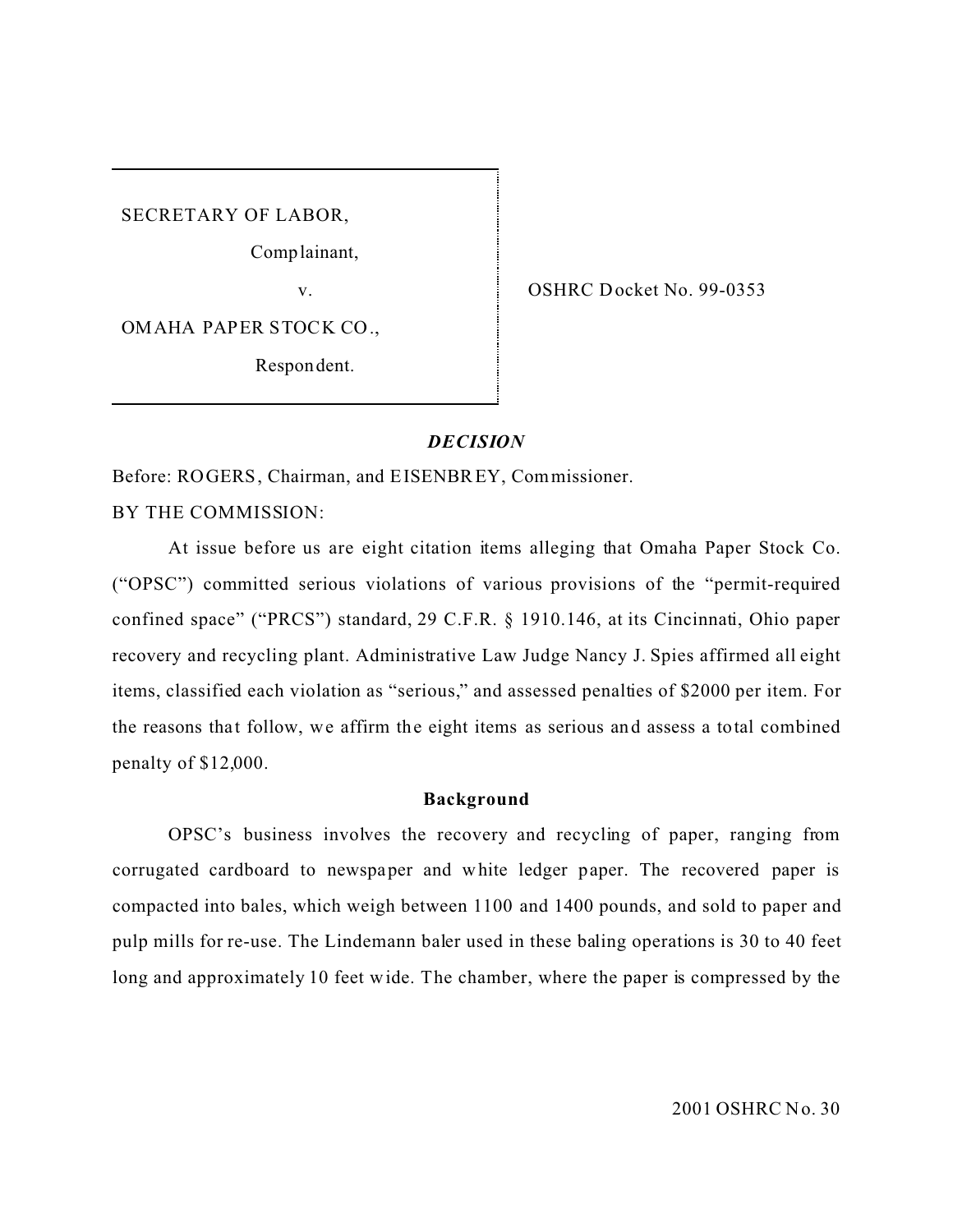baler's ram,<sup>1</sup> is six feet long and approximately five feet wide. Access to the chamber is provided through a 36-inch by 30-inch door that swings open on one side of the baler. Since the bottom of the door is approximately four feet above the floor, it is necessary for an employee to climb over the bottom portion of the baler and through the access door in order to use this primary route in or out of the baler chamber. The chamber c an also be entered through the top of the machine or through the 10-foot-long discharge chute. Once inside the chamber, the employee is able to stand erect.

On September 18, 1998, OPSC employee Chris Tracy became trapped inside the Lindemann baler chamber when a large amount of jammed paper fell on top of him as he sought to eliminate the jam, knocked him down, and left him temporarily unable to use his legs.<sup>2</sup> The local fire department dug Tracy out from under the pile of paper, which was estimated to be from five to six feet deep and to weigh between 150 and 225 pounds. The rescue operation took 48 minutes from the time the fire department was notified. Following

<sup>2</sup>The paper being run at the time was coated book, which is a very heavy paper. During the running of certain grades of paper, including this coated book, a device known as a "fluffer" is placed inside the baler. The fluffer, which has a moving blade on top of it, is mounted on the access door and "pivots in and out" of the chamber. The air movement created by the fluffer causes the paper coming in through the hopper to be evenly distributed so that it lies "flat and consistently" in the bottom of the ba ler, thereby preventing jams. As was the case at the time of the September 18 incident, however, the fluffer itself can cause jams if paper begins to accumulate on top of it.

<sup>&</sup>lt;sup>1</sup>When the baler is operating properly, the paper entering the hopper at the top of the machine falls down a chute into the chamber until the paper rises to the level of "the photo" eyes," at which point the machine "cycles." After the ram compresses the paper, it "waits for the next amount of paper to come down the chute" and cycles again. This process, which takes a minimum of five cycles, continues until a bale is created.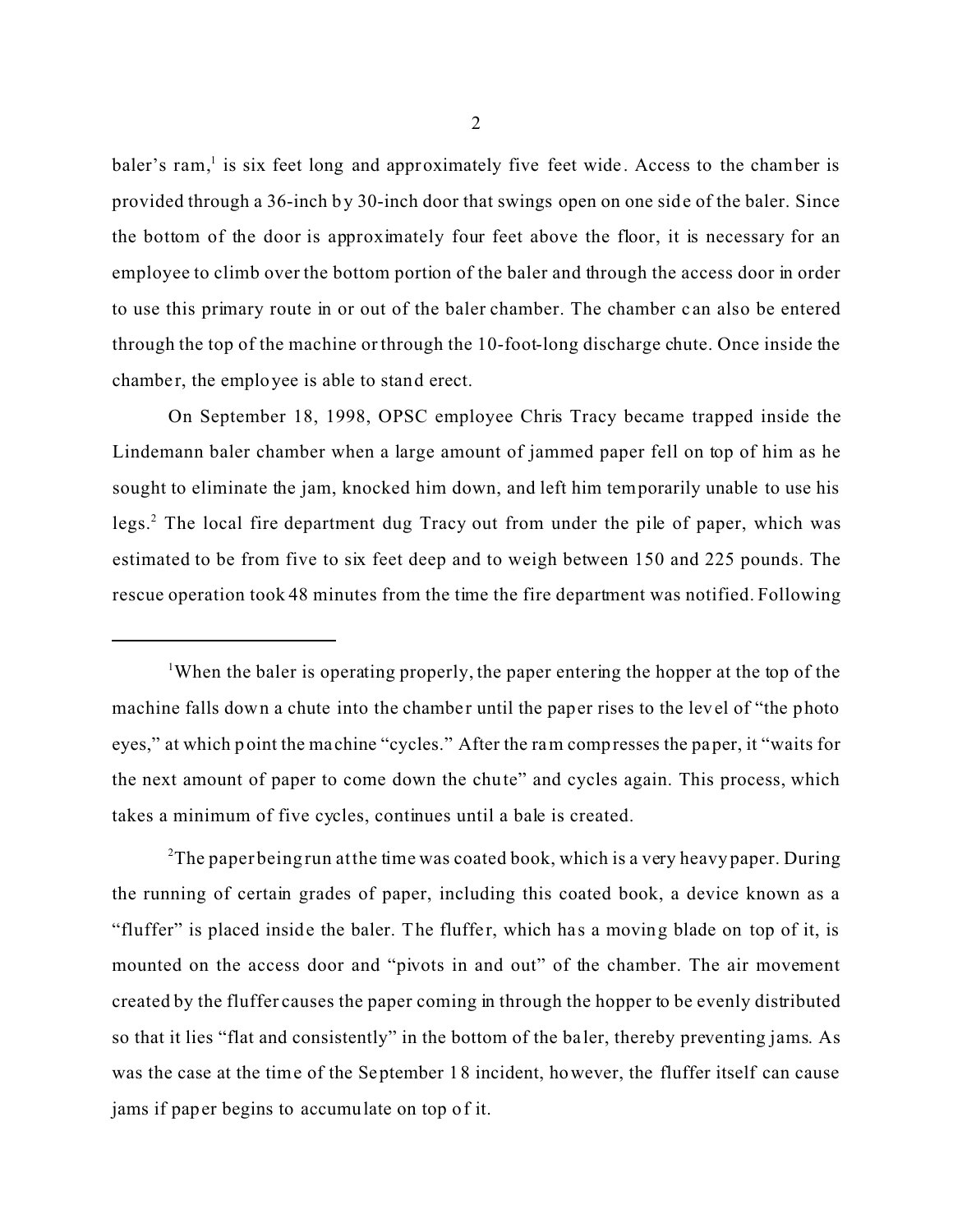its investigation of this incident and its inspec tion of other conditions at the plant, the Occupational Safety and Health Administration ("OSHA") issued a 14-item citation that included alleged violations of both the PRCS standard and OSHA's lockout/tagout ("LOTO") standard at 29 C.F.R. § 1910.147. In her decision, the judge vacated both of the alleged violations of the LOTO standard, one on the ground that it had been the result of Tracy's "unpreventable employee misconduct,"<sup>3</sup> but she affirmed eight of the items alleging violations of the PRCS standard. It is those eight items that are now before us on review. 4

<sup>3</sup>Item 13 alleged a violation of the LOTO standard provision at 29 C.F.R.  $\S$ 1910.147(d)(4)(i) based on Tracy's undisputed failure to lock out the baler prior to entering into the chamber on September 18, 1998. The judge concluded that OPSC had established its unpreventable employee misconduct defense to this alleged violation by proving, among other things, that "Tracy knew that he was prohibited from entering the baler chamber and did so anyway." Neither the judge's disposition of this citation item nor her underlying findings are at issue before us on review.

<sup>4</sup>The eight items, each of which relates to OPSC's Lindemann baler, allege violations of the following standards at 29 C.F.R.: Item 3, § 1910.146(c)(2), the baler's "chamber and ram section . . . was not labeled or identified as a confined space"; Item 4,  $\S$  1910.146(c)(4), "a written program on safe entry procedures was not developed and implemented"; Item 5, § 1910.146(d)(2), em ployee entry into the chamber "without first identifying or evaluating to determine its hazards, including  $\ldots$  [exposure] to engulfment potentials"; Item 6,  $\S$ 1910.146(d)(3), entry into the chamber "without the necessary procedures, practices, and safeguards being developed and implemented to ensure safe entry into a confined space"; Item 8,  $\S$  1910.146(d)(4)(viii), failure to "provide rescue or emergency equipment to employees accessing a confined space"; Item 9,  $\S$  1910.146(e)(1), failure to "document ... measures required for safe entry . . . by preparing an entry permit, before . . . [entering into] (continued...)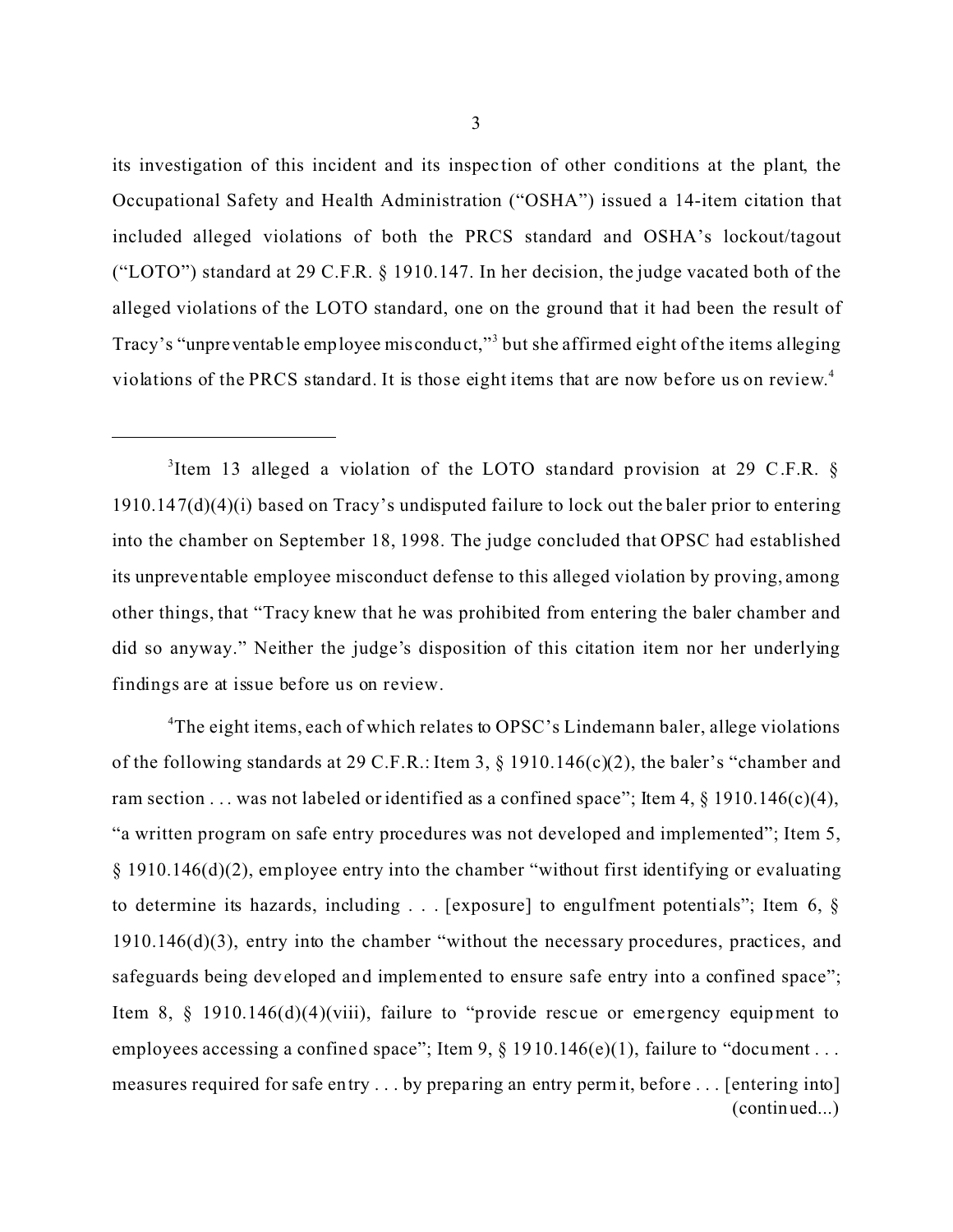#### **Applicability of the Cited Standards**

To prove a violation of the cited standards, the Secretary must establish that the standards apply. *E.g.*, *Astra Pharmaceutical Prods., Inc.*, 9 BNA OSHC 2126, 2129, 1981 CCH OSHD ¶ 25,578, p. 31,899 (No. 78-6247, 1981), *aff'd in pertinent part*, 681 F.2d 69 (1st Cir. 1982).<sup>5</sup> The central issue on review is whether the Secretary has met that burden by showing that the ba le chamber of OPSC's Lindemann baler is a "permit-required confined space*.*" *See* 29 C.F.R. § 1910.146(a). The term "permit-required confined space" or "permit space" as used in section 1910.146:

means a confined space that has one or more of the following characteristics:

(1) Contains or has a potential to contain a hazardous atmosphere;

(2) Contains a material that has the potential for engulfing an entrant;

(3) Has an internal configuration such that an entrant could be trapped or asphyxiated by inwardly converging walls or by a floor which slopes downward and tapers to a smaller cross-section; or

(4) Contains any *other recognized serious safety or health hazard*.

29 C.F.R.  $\S 1910.146(b)^6$  (emphasis added).

<sup>5</sup>The Secretary must also establish noncompliance with the terms of the standards, employee access to the violative conditions, and actual or constructive employer knowledge of the viola tions. *Id.*, 1981 CCH OSHD at pp. 31,899-900. These other elements are discussed below.

6 OPSC admits that the baler chamber is a "confined space" within the meaning of section 1910.1 46 because it is large enough and so configured that an employee can enter into it to perform assigned work, it has limited and restricted means of entry and exit, and it (continued...)

 $4$ (...continued)

the chamber"; Item 10,  $\S$  1910.146(g)(1), failure to "provide Confined Space Entry Training to employees that entered the bale chamber"; and Item 11,  $\S$  1910.146(k)(3), failure to "utilize non entry rescue means during entry into the Lindemann ba ler."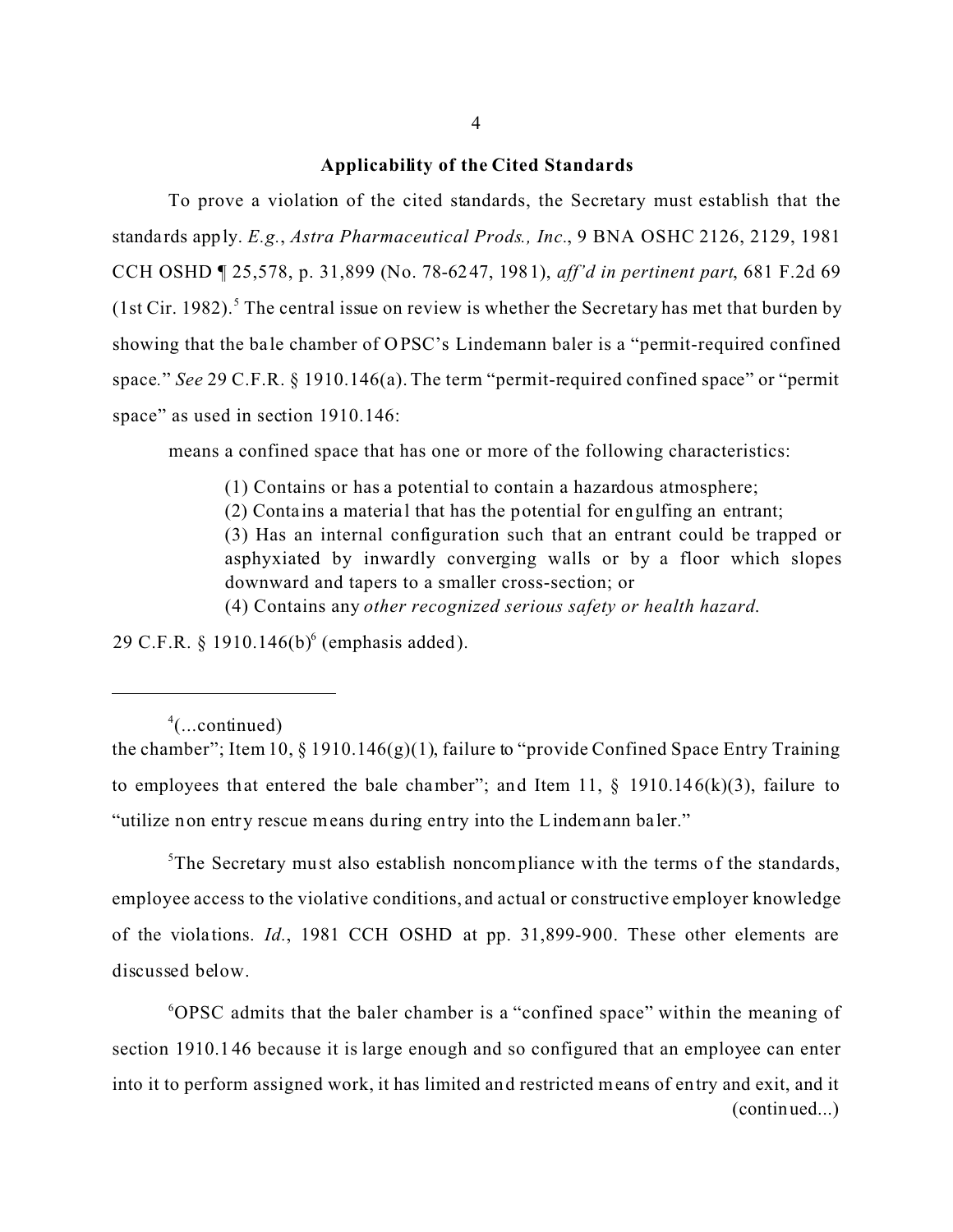We agree with the judge that the bale chamber of OPSC's Lindemann baler is a "permit-required confined space" within the meaning of alternative (4). As the judge correctly found, employees entering the chamber are potentially exposed to two "other recognized serious safety or health hazard[s]," *i.e.*, "the hazard of being struck and buried by overhead material (as was the case with Tracy), and of being struck by the baler ram in the event the baler started up unexpectedly."<sup>7</sup> OPSC's arguments to the contrary are without merit.

First, the judge considered OPSC's evidence relating to its written LOTO program and its procedures for removing overhead paper jams, but she rejected OPSC's argument that "no recognized hazard existed in the ba ler chamber because all hazards were eliminated through the use of its LOTO program." She rejected this argument on two grounds: (1) that it "does not address the hazard of being struck by material from the overhead chute" and (2) that "[i]t

 $^6$ (...continued) is not designed for continuous employee occupancy. *See* section 1910.146(b).

 $\sqrt{7}$ For ease of reference, we refer to these two hazards as the "entrapment" hazard and the "unexpected activation" hazard. OPSC does not dispute that its baler chamber poses an "unexpected activation" hazard to any employee who enters it without first locking out and tagging the machine's energy source and that that hazard is both "recognized" and "serious" within the meaning of alternative (4) of the PRCS definition. With respect to the chamber's "entrapment" hazard, the judge cited a statement from an OSHA program directive indicating that a "determination of whether the resulting exposure to a hazard in a confined space will impair the employee's ability to perform self-rescue" is a key element in deciding whether the space contains an "other recognized serious safety or health hazard." Here, the judge found, "the hazard of being struck and buried by overhead material" that is present at times in the Lindemann baler chamber not only "present[ed] an immediate danger to life or health" but "could also impair the employee's ability to escape, as it did in Tracy's case."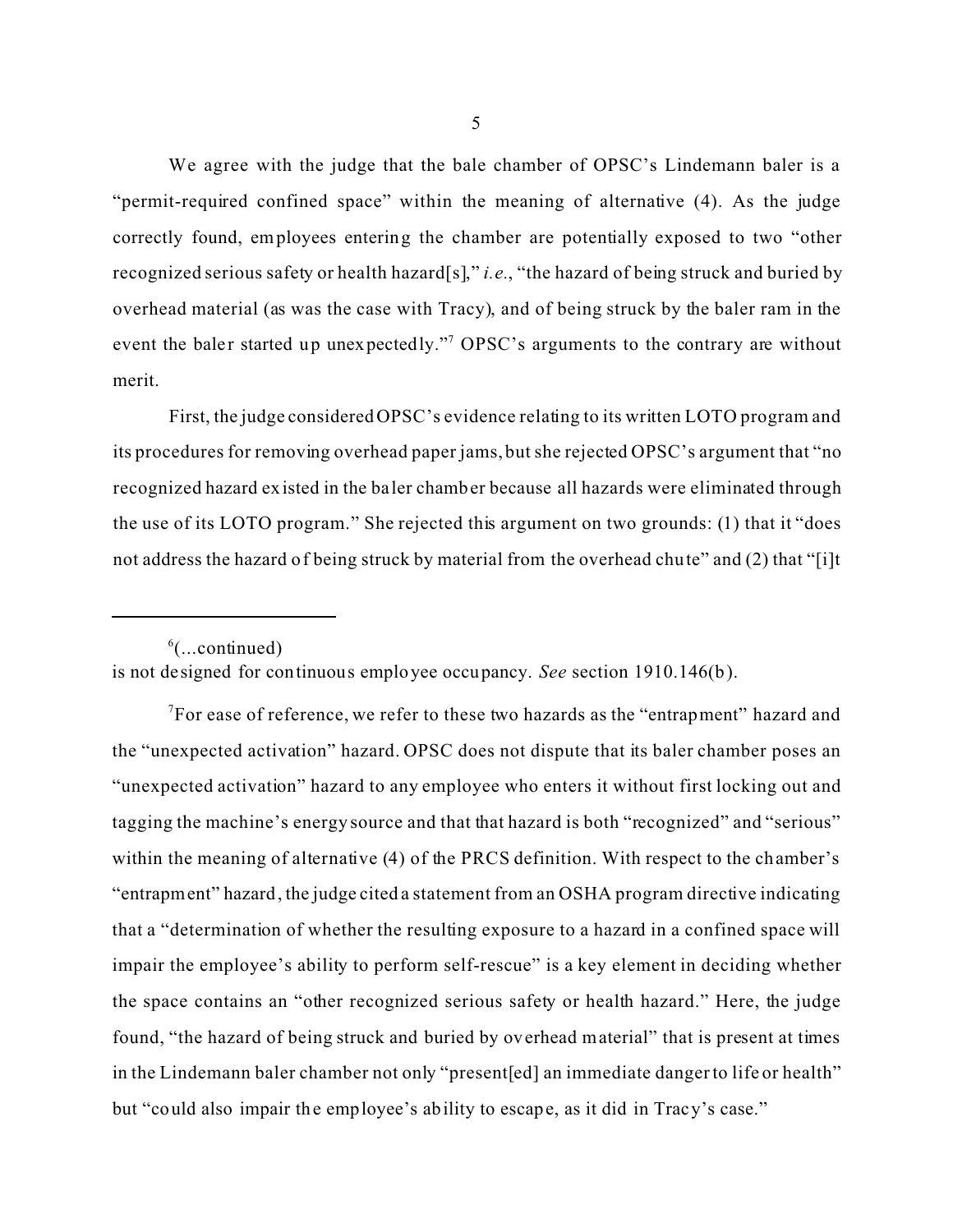also fails to address the hazards existing in the chamber when the baler is in an energized state." The judge also concluded that the baler chamber did not fall within the coverage of 29 C.F.R. § 1910.146 $(c)(7)$ .<sup>8</sup> We agree with the judge's resolution of this issue, for the reasons she stated.

We also find no merit in OPSC's argument that its policies governing the removal of overhead paper jams eliminated the entrapment hazard from the baler chamber. OPSC claims that, before any employee is allowed to enter the baler chamber, a supervisor must evaluate any potential overhead paper danger and all overhead material must be removed from the

<sup>&</sup>lt;sup>8</sup>Under section 1910.146(c)(7)(i), "[a] space classified by the employer as a permitrequired confined space may be reclassified as a non-permit confined space . . . [i]f the permit space poses no actual or potential atmospheric hazards and if all hazards within the space are eliminated without entry into the space . . . ." However, reclassification under these provisions is temporary, lasting only "for so long as the non-atmospheric hazards remain eliminated," and requires compliance with specified procedures. In her decision, the judge acknowledged the testimony of OSHA Assistant Area Director Collins that OPSC could have temporarily reclassified the baler chamber as a non-permit confined space "by assuring without entry that there was no potential for being struck by or covered by material and by eliminating hazards associated with the energy source of the machine itself by locking it out." Nevertheless, she concluded that OPSC's reliance on its LOTO program as a substitute for compliance with the PRCS standard was misplaced because "the use of a LOTO cannot serve permanently to reclassify to a non-PRCS status unless the baler is permanently locked out" and because OPSC had "never attempted to reclassify [its baler chamber] as a non-PRCS" by following the procedures established in section  $1910.146(c)(7)$ . Moreover, she also found that the LOTO program did not address the hazard of being struck by overhead material. Therefore, because OPSC did not assure that all hazards w ithin the space were eliminated, the baler did not qualify for reclassification.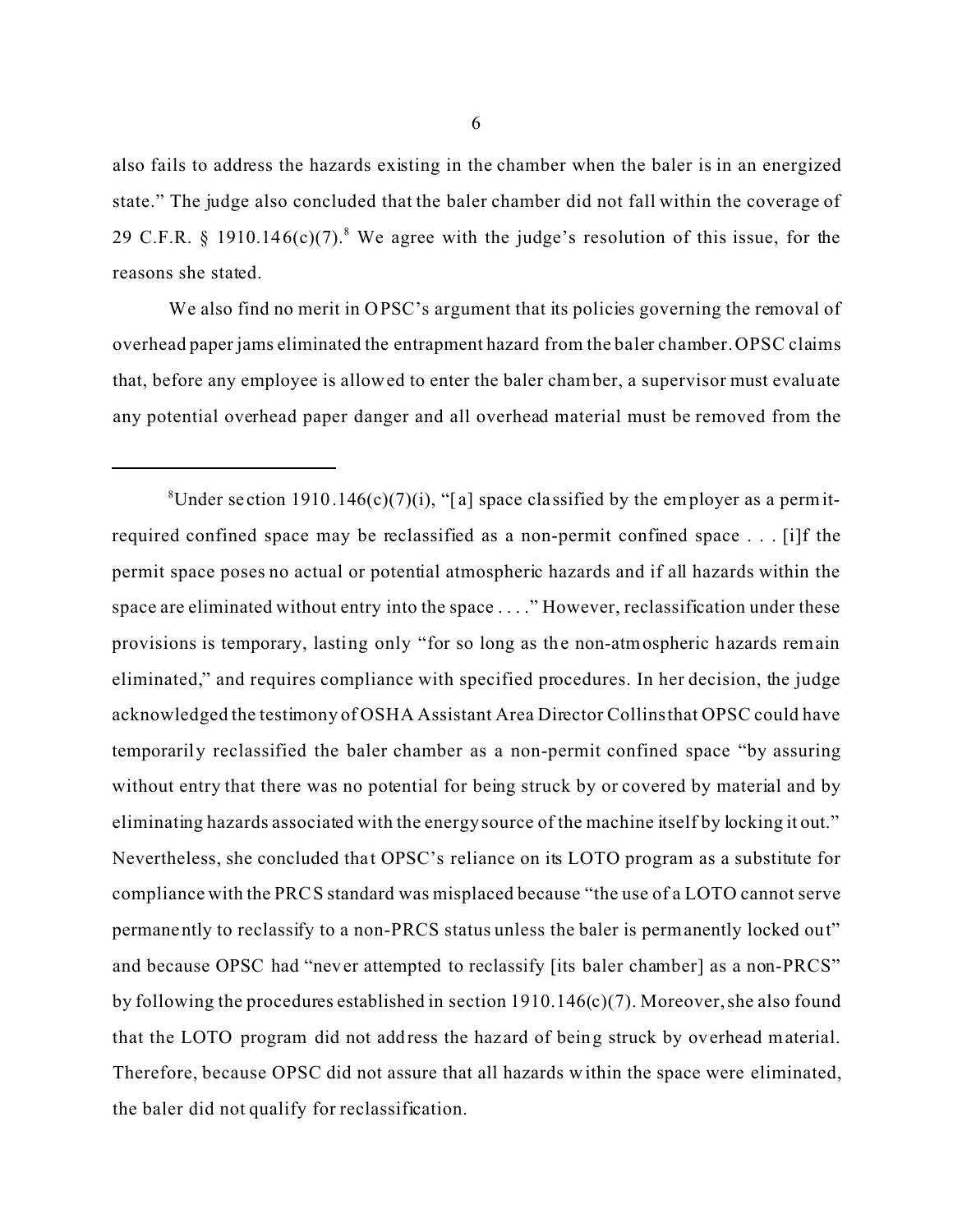chamber using available tools. We cannot find on this record, however, that OPSC had such a clearly-defined work rule governing the removal of overhead paper jams. Various descriptions of OPSC's purported "policy" appear in the testimony of OPSC Vice President Michael Mercer, in the testimony of its expert witness, safety and health consultant James Vaughan, and in the two briefs OPSC filed on review. There are numerous inconsistencies within and among these descriptions, relating to such matters as when employees are permitted to reach through the access door to pull paper off the fluffer, when they are required to contact a supervisor to evaluate the hazards created by overhead jams, and when they are required to use tools in unjamming the baler. Moreover, while such efforts might serve to control the entrapment hazard, they cannot completely eliminate it, as contemplated by the standard. Thus, the entrapment hazard, like the unexpected activation hazard, can be eliminated from the baler chamber only temporarily. Accordingly, the judge's observations concerning OPSC's misplaced reliance on its LOTO program as a substitute for compliance

<sup>9</sup> Commissioner Eisenbrey notes that OPSC's policy regarding the evaluation of hazards inside the baler chamber directs employees to reach inside through the access door or (as shown by a videotaped demonstration entered into evidence) to lean inside and visually examine the overhead chute *before* any evaluation has been made about the extent of the overhead paper haz ard. Each of these ac tions is itself an entry under the standard because, in each case, the employee breaks the plane of an opening into the confined space. 29 C.F.R. § 1910.146(b) defines "entry" to mean:

the action by which a person passes through an opening into a permit-required confined space. Entry includes ensuing work activities in that space and is considered to have occurred as soon as any part of the entrant's body breaks the plane of an opening into the space .

Thus, following OPSC's policy, employees could not assure, w ithout entry, that all recognized hazards were eliminated.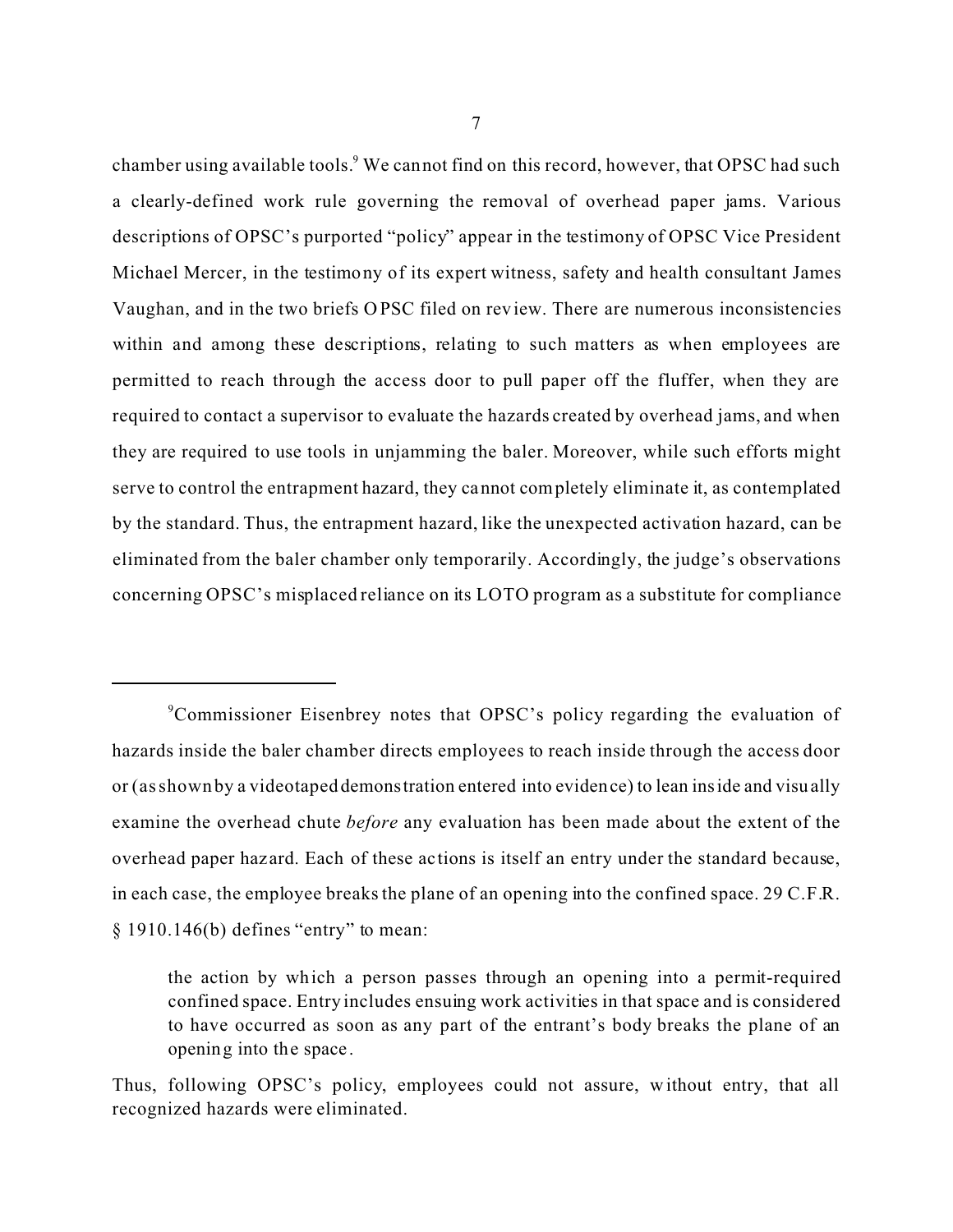with the PRCS standard, *see supra* note 8, are equally applicable to OPSC's reliance on its purported overhead paper jam removal procedures.

Nor does the evidence show that any paper jam removal rule OPSC may have had was effectively communicated or enforced. Tracy testified at the hearing that he had no job duties relating to the operation of the baler; that his job was to work outside of the building where the baler was located, removing "contaminants" from the paper prior to placing it on the conveyor belt that went into the baler; and that he had been told repeatedly not to enter the baler under any circumstanc es. Yet, Tracy also testified that, prior to the entrapment incident, he had "climbed in[to]" the baler chamber on two other occasions. In addition, he had also reached through the access door into the baler chamber on at least two separate occasions to pull paper down off of the fluffer,  $10$  which OPSC does not claim violated any company policy.

Tracy also testified that employee Steve Newgate had been present on all or most of the occasions when Tracy had climbed or reached into the baler chamber, and that he had seen Newgate enter into the baler chamber on at least one occasion under circumstances that conflicted with OPSC's stated entry procedures. In addition, Tracy testified that, just prior

<sup>&</sup>lt;sup>10</sup>Tracy initially testified that, on the day of the entrapment incident and beginning about two hours prior to it, the blades of the fluffer had stopped periodically as the fluffer became overloaded. When this occurred, he stated, "[w]e [presumably referring to himself and his co-worker, Steve N ewgate] were opening up the door, and I was sticking my hand in there to 'flip' the paper off of the fluffer arm." Later, the judge asked Tracy to clarify this earlier statement about reaching into the baler. At that point, Tracy testified that he had done so twice on the swing shift, while OPSC was running newspaper (as contrasted to the coated book paper that was being run at the time of the entrapment incident), and that he had informed Newgate or floor supervisor Yvette McKinnes prior to reaching into the baler to pull down that paper.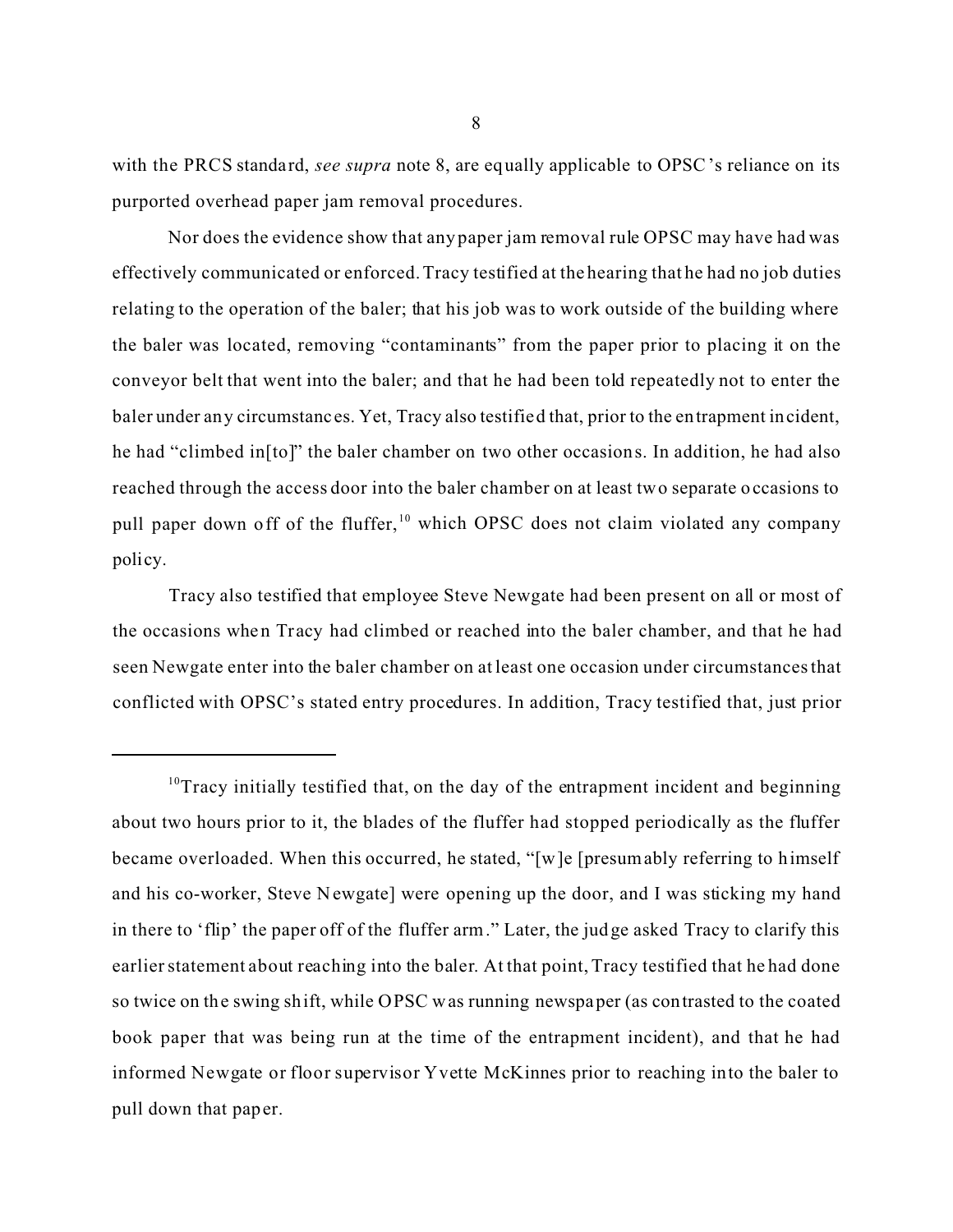to his entrapment in the baler chamber, he had shown Newgate a large overhead paper jam in the baler and that Newgate had responded by telling him, "Well, you know, Killer, you need to get in there and pull that paper down. There's a lot more on there than what you think." On this record, we have little difficulty in rejecting OPSC's claim that it had an overhead paper jam removal policy that "eliminated" the entrapment hazard from its baler chamber. $11$ 

We also conclude that there is no conflict between the judge's findings: (1) that the baler chamber is a "permit-required confined space" because employees entering into the chamber are exposed to the "recognized serious safety . . . hazard[s]" of unexpected activation and entrapment; and (2) that Tracy's exposure to those two hazards at the time of his entrapment was the result of his own "unpreventable employee misconduct."<sup>12</sup> The eight violations of the PRCS standard that are before us, *see supra* note 4, are not based on any act or omission on Tracy's part, but rather on OPSC's failure to adequately protect all of its employees against the two hazards that the judge correctly found to be present on a continuing basis in the bale chamber of OPSC's Lindemann baler. The violations therefore stem not from Tracy's conduct at the time of his entrapment in the baler but, rather, from OPSC's failure to develop and implement a written PRCS program (based on its erroneous

 $12$ This second finding was made in the context of vacating a LOTO allegation that is not before us. *See supra* note 3.

 $11$ Based on this same evidence, we also reject the argument made by OPSC in its reply brief that "Tracy's deliberate disregard of OPSC's rules on one occasion does not provide the requisite knowledge to OPSC that its employees were getting into its Baler chamber in Cincinna ti without following OPSC's rules to sustain a 'serious' violation." Tracy's unrebutted testimony, as summarized above, clearly establishes that, with the exercise of reasonable diligence, OPSC could have known "that its employees were getting into its Baler chamber in Cincinnati without following OPSC's rules." See classification discussion, *infra*.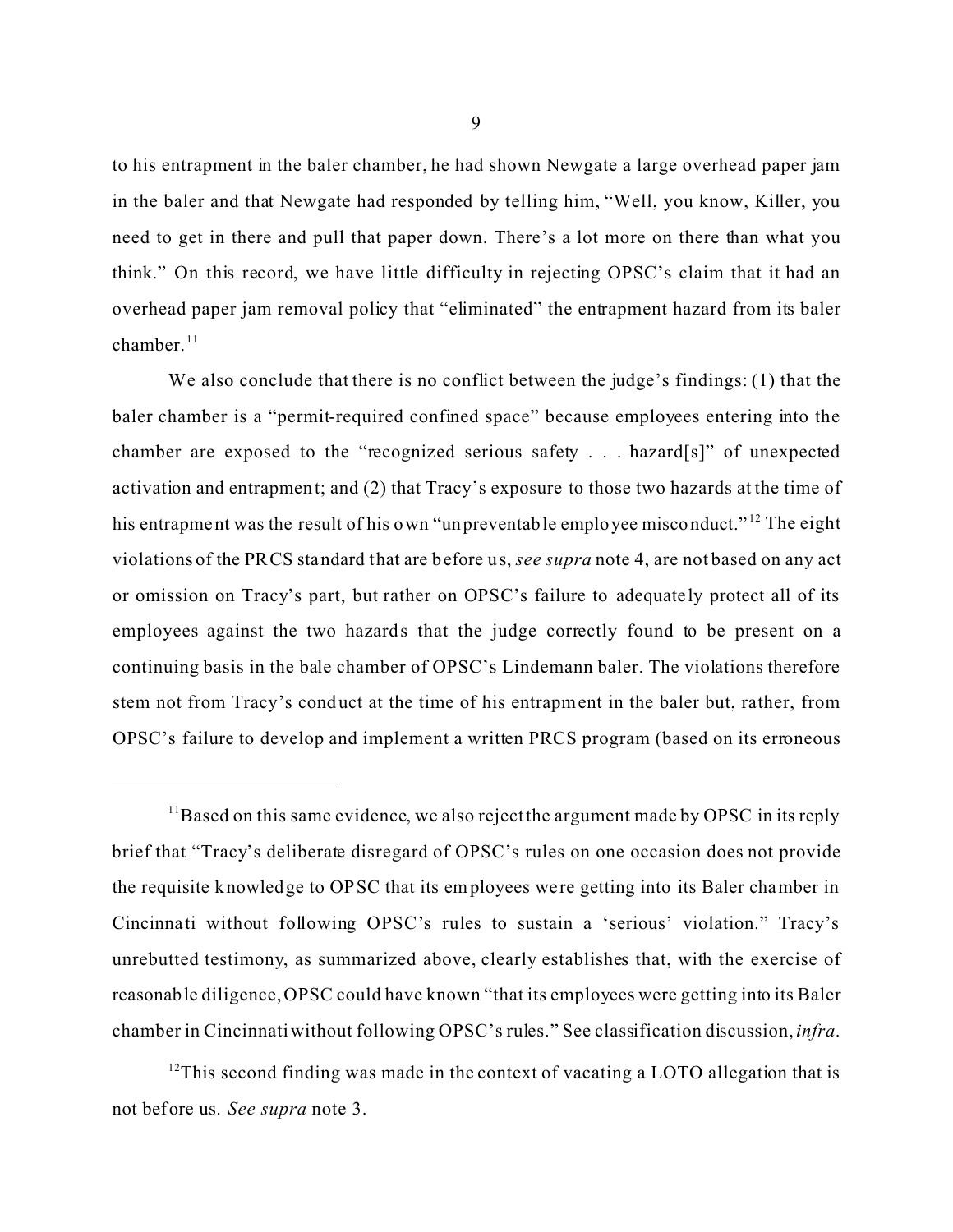belief that its baler chamber was not a PRCS within the meaning of the standard). For example, OPSC failed to "[d]evelop and implement the means, procedures, and practices necessary for safe permit space entry operations," *e.g.*, by adopting written work rules governing the removal of overhead paper jams. See citation item 6, citing 29 C.F.R.  $\S$ 1910.146(d)(3). OPSC also failed to educate its employees about the hazards associated with work in confined spaces and the means of protecting themselves against such hazards, *e.g.*, by providing sufficient wa rning on the sign posted on the baler chamber door. See citation item 3, citing 29 C.F.R. § 1910.146(c)(2), discussed in the next section. Thus, Tracy's "misconduct" does not establish an affirmative defense to the alleged PRCS violations that are before us on review. *See*, *e.g.*, *Capform, Inc.*, 19 BNA OSHC 1374, 1377-78, 2001 CCH OSHD ¶ 32,320, p. 49,478 (No. 99-0322, 2001), *petition for review filed*, No. 01-60417 (5th Cir. May 24, 2001) (unpreventable employee misconduct defense not available to employer when citation was for failure to adequately train the employee who assertedly engaged in the misconduct).

For the reasons above, we conclude that the standard applies.

## **Other Elements of the Violations**

Having found that the eight cited provisions of the PRCS standard applied to the cited conditions, the judge went on to find that OPSC had stipulated at the hearing that it was not in compliance with those cited provisions. There fore, the judge affirmed the eight citation items that are now before us.<sup>13</sup>

 $13$ The judge also found that the Secretary had established employee access to the violative conditions and actual or constructive employer knowledge of the violations. *See supra* note 5. OPSC does not challenge the judge's finding of employee access, and its challenge to the judge's knowledge finding actually raises an issue of "fair notice" of the standard's requirements rather than OPSC's "knowledge" of the allegedly violative (continued...)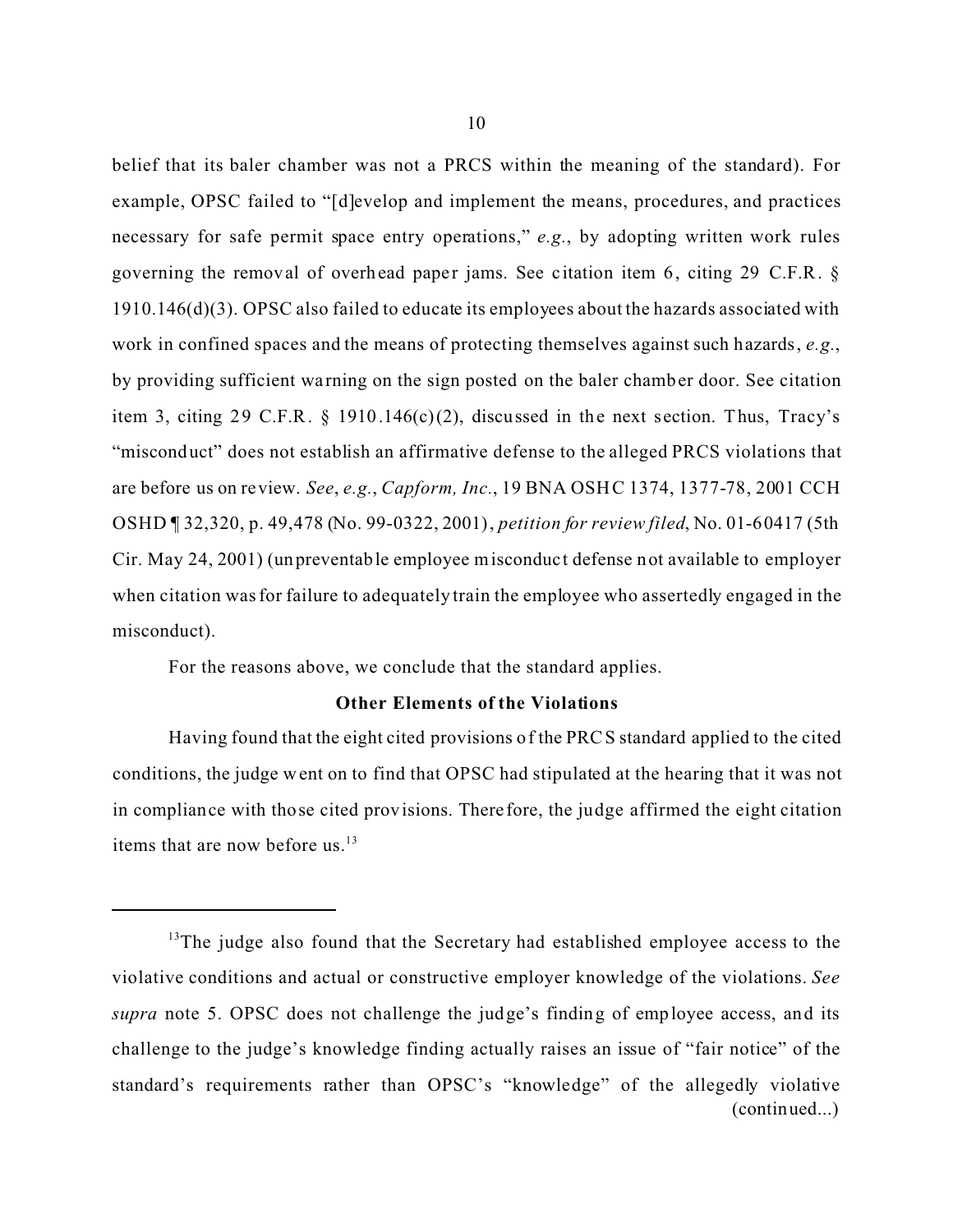We note that OPSC has neither directly nor indirectly challenged the judge's reliance on the stipulation. We construe OPSC's stipulation a s the judge did, *i.e.*, as an admission that, if the baler chamber was a PRCS, as alleged by the Secretary, then the cited standards were violated. OPSC nevertheless raises an issue on review relating to the merits of one of the eight citation items. Referring to the allegation contained in item 3, that OPSC violated 29 C.F.R.  $\S$  1910.146(c)(2) in that "the chamber and ram section of the Lindemann baler was not labeled or identified as a confined space," OPSC argues that it had posted a "prominent sign" on the access door of the baler that was "sufficient to meet the requirements of  $1910.146(c)(2)$ ."

We disagree. The cited standard required OPSC to "inform exposed employees, by posting danger signs or by any other equally effective means, of the existence and location of and *the danger posed by the permit space*[]" (emphasis added). Here, the sign posted by OPSC on the baler chamber acc ess door, which read, "DANGER -- DO NOT OPEN WITH MACHINE RUNNING," did not inform its employees of either the hazard of unexpected activation or the hazard of falling overhead materials. Instead of meeting the cited standard's stated terms by informing exposed employees of "the danger posed by the permit space..." the sign provided by OPSC is both confusing and misleading. It is confusing because the machine automatically stops operating once an employee opens the access door, which leads, according to Tracy, to employee reliance on opening the access door as the means of stopping the baler so that they can then reach into the machine to pull down jammed materials. The sign also suggests incorrectly that, once the machine stops, the danger has passed and the employee can safely enter.<sup>14</sup>

 $13$ (...continued) conditions. *See infra.* 

<sup>&</sup>lt;sup>14</sup>A note to the cited standard, section 1910.146(c)(2), states that "[a] sign reading 'DANGER -- PERMIT-REQUIRED CONFINED SPACE, DO NOT ENTER' or using other (continued...)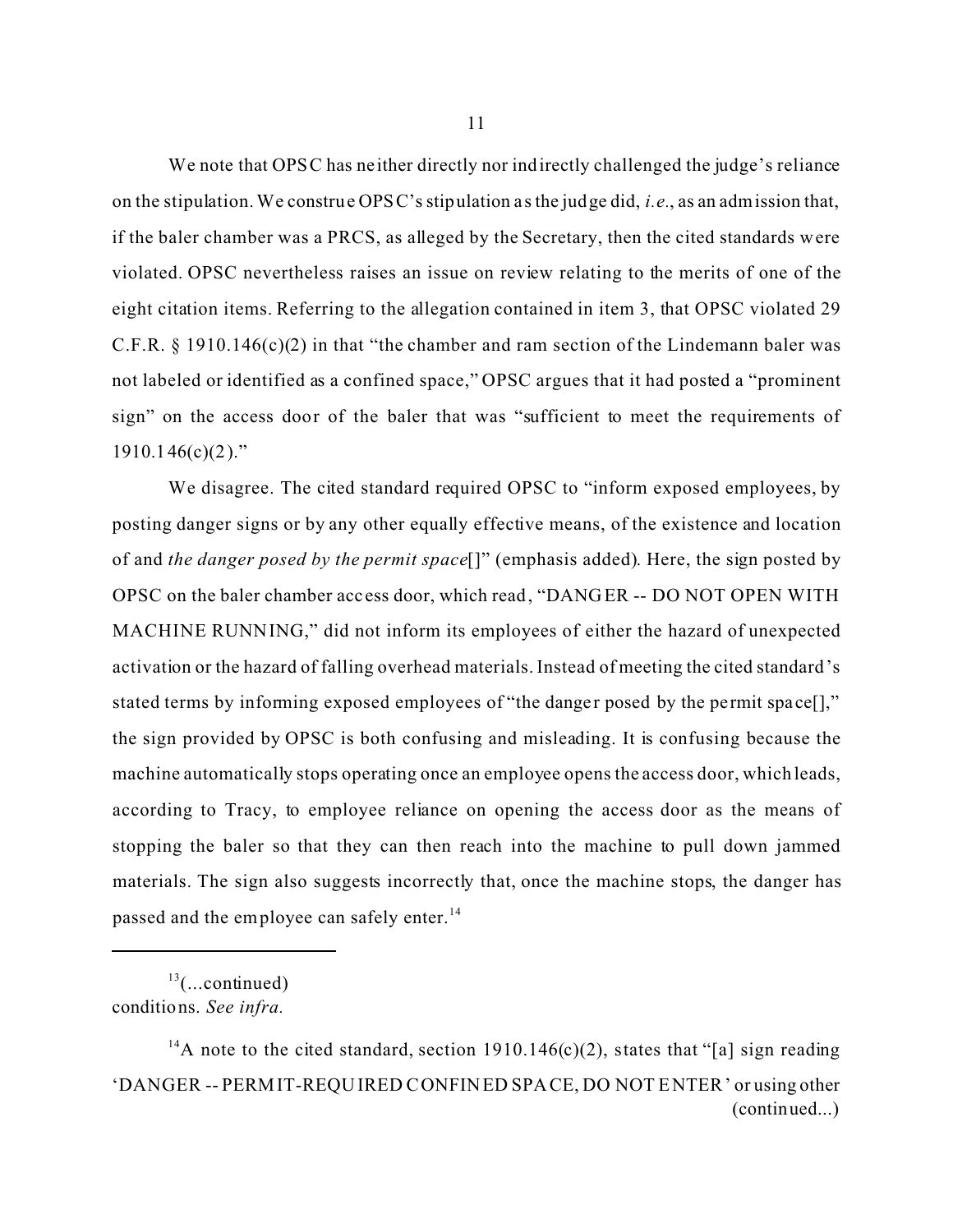For the reasons above, we affirm the eight citation items that are now before us.

### **Classification of the Violations**

Section 17(k), 29 U.S.C. § 666(k), of the Occupational Safety and Health Act of 1970, 29 U.S.C. §§ 651-678 ("the Act"), states that:

a serious violation shall be deemed to exist in a place of employment if there is a substantial probability that death or serious physical harm could result from a condition which exists, or from one or more practices, means, methods, operations, or processes which have been adopted or are in use, in such place of employment unless the employer did not, and could not with the exercise of reasonable diligence, know of the presence of the violation.

The judge concluded that the Secretary had properly classified each of the eight PRCS violations at issue as "serious" within the meaning of section 17(k) because "[t]he likely result of an accident caused by Omaha's noncompliance with the PRCS sections would be death or serious physical harm"15 and "Omaha knew that it was not in compliance with the

<sup>15</sup>The Tracy entrapment incident provides strong support for this finding. Tracy became entrapped after entering the baler chamber without first having an authorized coworker lock out and tag the baler's energy source, as was required under OPSC's written LOTO program. He also failed to turn off the key that activates the machine and to remove the key from the control panel. OPSC's Vice President Mercer admitted that, under these circumstances, if Tracy had not stuck his hand out through the access door after becoming entrapped in the baler, someone might have turned the machine on without "look[ing] to see he was in there," leading to serious or even fatal injuries from "compaction." As it turned (continued...)

 $14$ (...continued)

similar language would satisfy the requirement for a sign." We conclude that the sign provided by OPSC did not meet even this minimum requirement since it prohibited only opening of the access door, and not entry into the chamber, and even this restriction was imposed only when the machine was operating.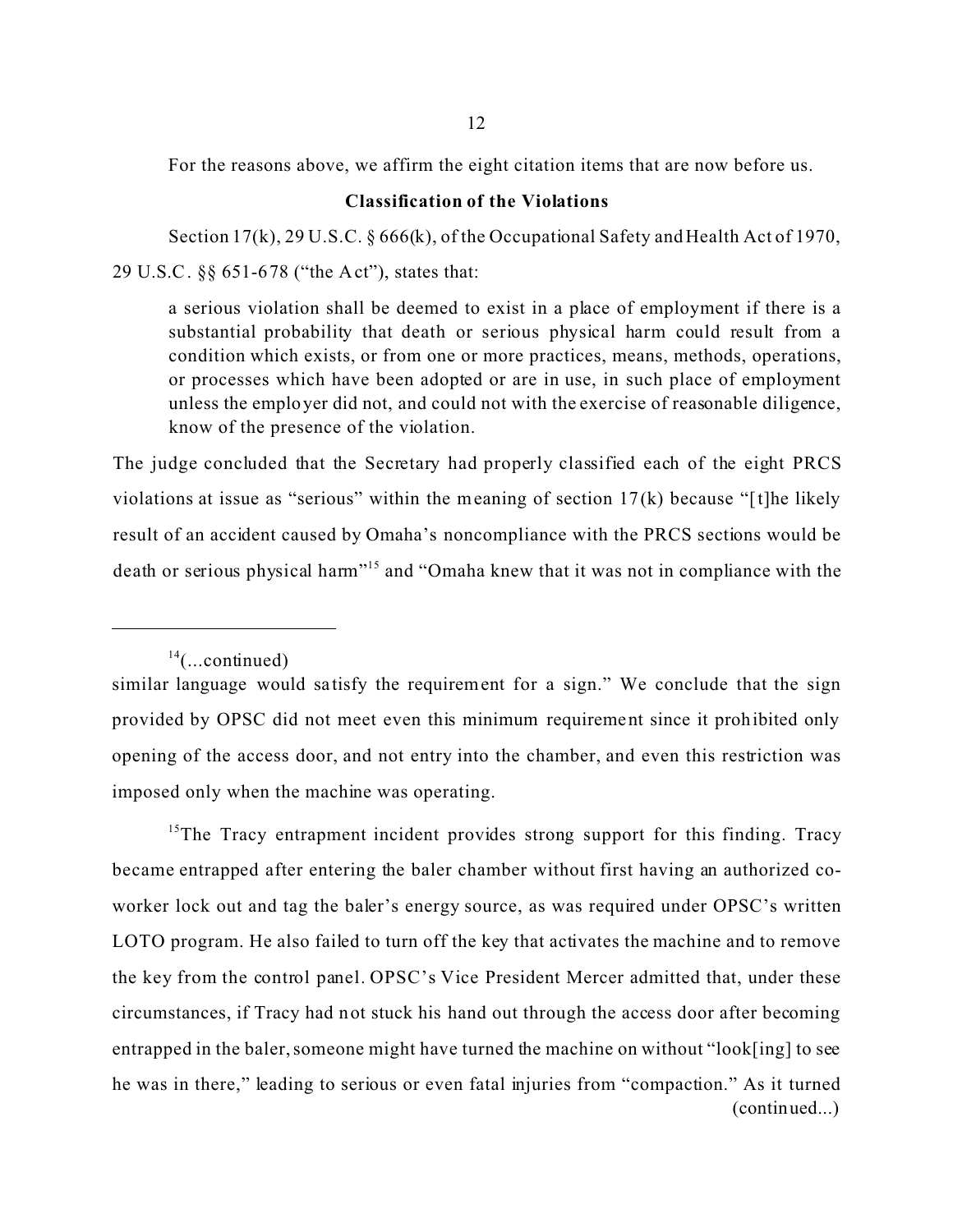cited sections of the PRCS standard." We affirm the judge's resolution of this issue for the reasons she stated. OPSC's argument that the violations were not serious because it "lacked the requisite knowledge that OSHA would consider the Baler chamber a permit-required confined space" is incorrect as a matter of law. "The knowledge element of a violation does not require a showing that the employer was actually aware that it was in violation of an OSHA standard; rather it is established if the record shows that the employer knew or should have known of the conditions constituting a violation." *Peterson Bros. Steel Erection Co.*, 16 BNA OSHC 1196, 1199, 1993-95 CCH OSHD ¶ 30,052, p. 41,299 (No. 90-2304, 1993), *aff'd*, 26 F.3d 573 (5th Cir. 1994).<sup>16</sup> As the judge indicated, OPSC possessed the actual or

out, although Tracy was rescued, his legs were numb from the waist down, and he was taken to the hospital. On his physician's advice, Tracy remained out of work for approximate ly three weeks, until it became clear that there was no permanent or long-term injury to his legs.

 $16$ In any event, we disagree with OPSC's assertion that it "lacked the requisite knowledge that OSHA would consider the Baler chamber a permit-required confined spac e." The PRCS standard provided OPSC with "fair notice" of its applicability to any confined space containing a hazard specified in the "permit space" definition, as quoted *supra*, even where that hazard can be eliminated prior to employee entry into the space. *See American Bridge Co.*, 17 BNA OSHC 1169, 1172, 1993-95 CCH OSHD ¶ 30,731, p. 42,667 (No. 92- 0959, 1995) ("Constitutional due process requires only that the cited employer be given 'a fair and reasonable wa rning'; it 'does not demand that the employer be *actually aware* that the regulation is applicable to his conduct or that a hazardous condition exists' ") (citation omitted) (emphasis in original). An example of the fair notice given here is Appendix A to the PRCS standard, which sets forth a "decision flow chart" to assist employers in understanding their obligations. *See* Note to section 1910.146(c)(1). Appendix A clearly states that the determination of whether a "workplace contain[s] Permit-required Confined (continued...)

 $^{15}$ (...continued)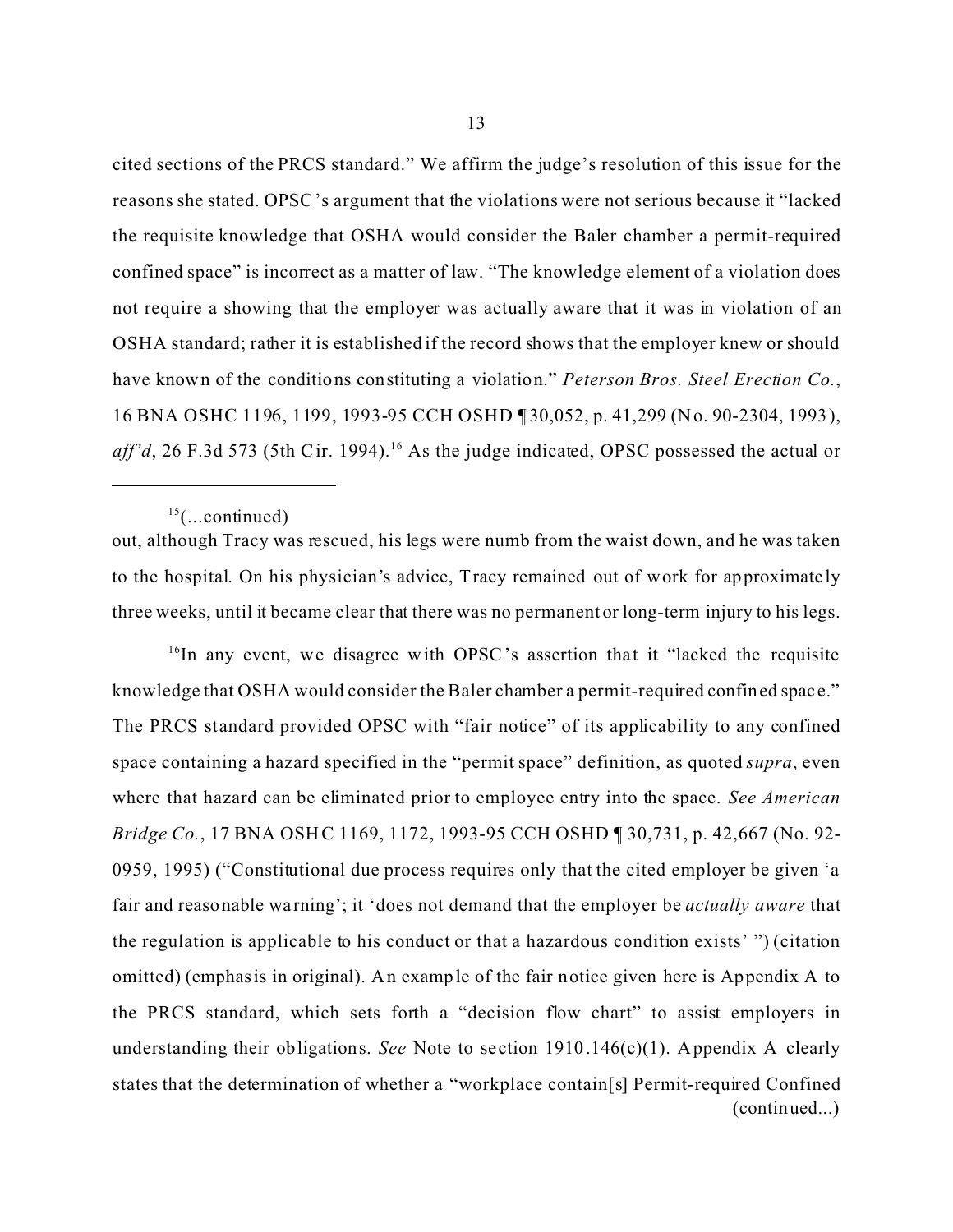constructive knowledge required under section  $17(k)$  because it knew that, based on its classification of the baler chamber only as a "confined space" but not a "permit-required confined space," it had not implemented any of the measures required to comply with the provisions of the PRCS standard.

### **Penalties**

The judge concluded, based on the statutory penalty factors, that a penalty of \$2000 would be "appropriate[]" for each of the eight PRCS violations that are now before us.<sup>17</sup> Having independently reviewed the pertinent record evidence and considered those factors, we disagree with the judge only with respect to one of the four penalty criteria. The judge found that "[t]he gravity of the eight affirmed violations of the PRCS standard is moderate to high." We conclude, however, that the record evidence supports a finding tha t the gravity of the eight violations was moderate. We accordingly modify the judge's penalty assessment, assessing a total combined penalty of \$12,000 for the eight affirmed PRCS violations.

<sup>17</sup>Section 17(j) of the Act, 29 U.S.C.  $\S$  666(j), states that:

 $16$ (...continued)

Spaces as defined by  $\S$  1910.146(b)" is separate from the determination of whether "the hazards [can] be eliminated." This appendix also clearly informs employers that at least some of the obligations of the PRCS standard, *e.g.*, the duty to "[i]nform employees as required by  $\S$  1910.146(c)(2)," are imposed simply by virtue of the presence of a PRCS in the workplace, even if the employer takes measures to eliminate the hazards from the confined space prior to allowing employee entry or to prevent altogether employee entry into the space.

The Commission shall have authority to assess all civil penalties provided in this section, giving due consideration to the appropriateness of the penalty with respect to the size of the business of the employer being charged, the gravity of the violation, the good faith of the employer, and the history of previous violations.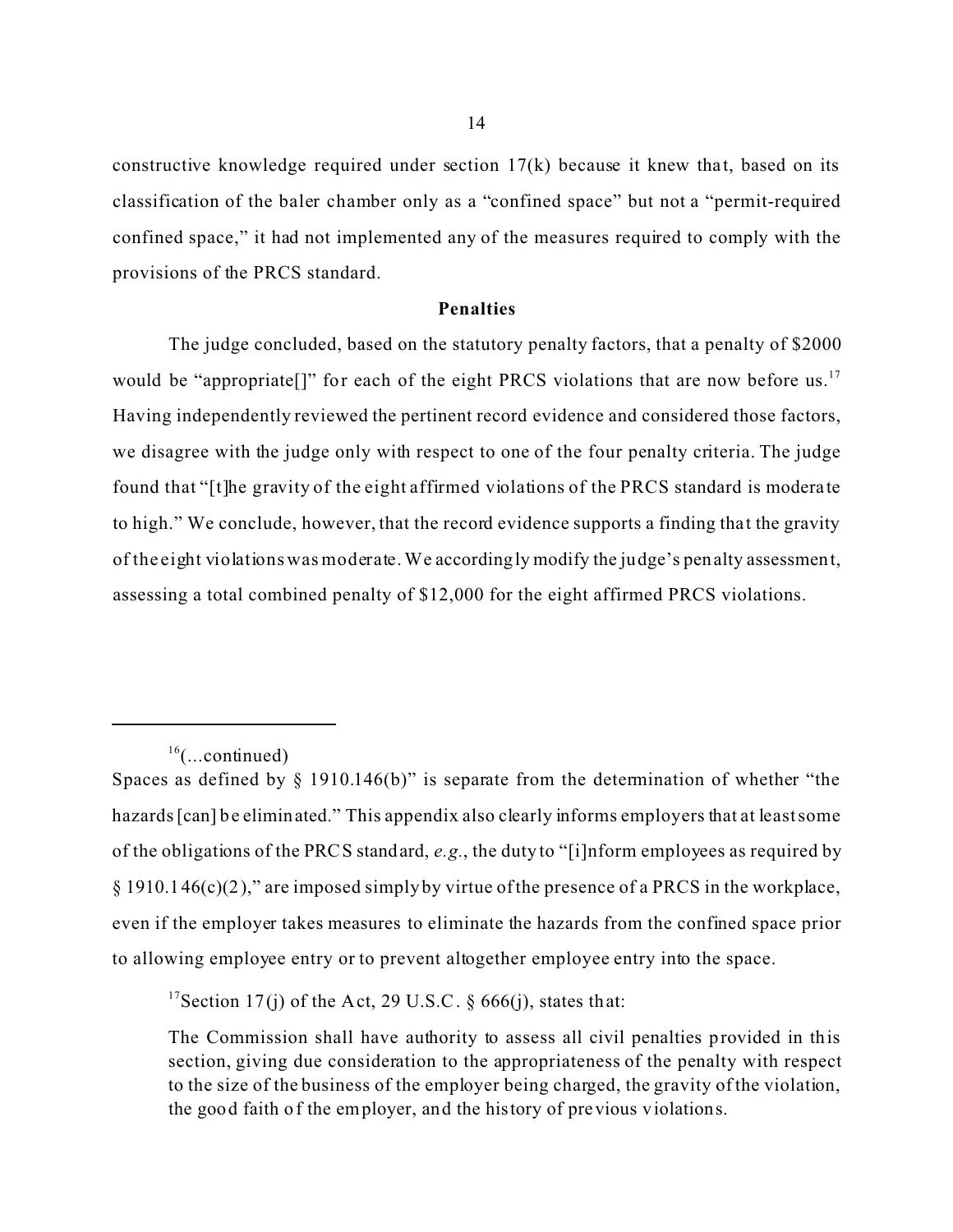# **Order**

We affirm items 3 through 6 and 8 through 11 of citation 1 as serious violations of the Act. We assess a total combined penalty of \$12,000 for these violations.

SO ORDERED.

/s/ Thomasina V . Rogers Chairman

Date: November 1, 2001 Ross Eisenbrey

/s/

Commissioner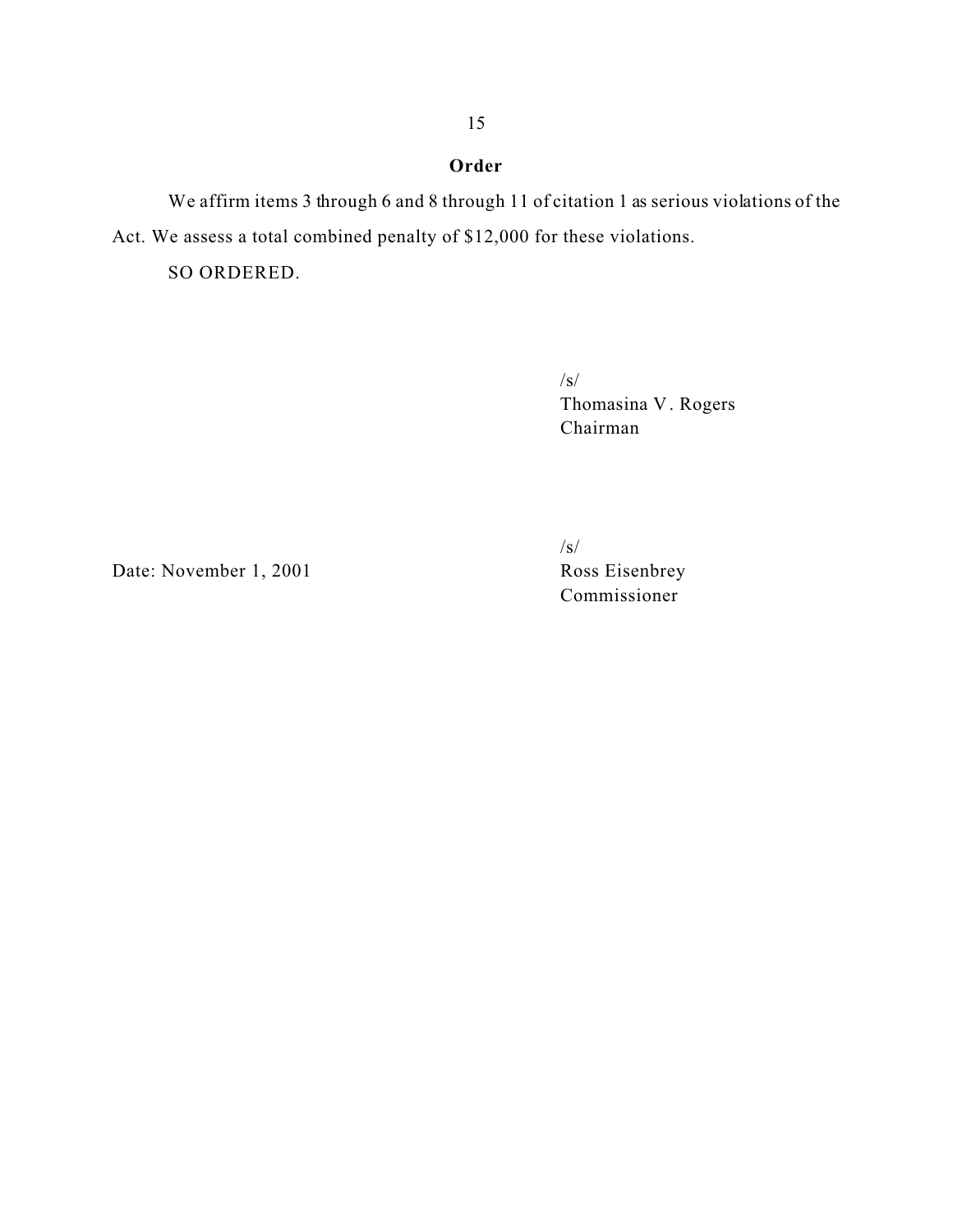Secretary of Labor, Complainant,

v.

#### OSHRC Docket No. **99-0353**

Omaha Paper Stock Company, Respondent.

Appearances:

Elizabeth R. Ashley, Esquire U. S. Department of Labor Office of the Solicitor Cleveland , Ohio For Complainant

Sandra L. Maass, Esquire Abrahams, Kaslow & Cassman Omaha, Nebraska For Respondent

Before: Administrative Law Judge Nancy J. Spies

### **DECISION AND ORDER**

Omaha Paper Stock Company (Omaha), is a paper recovery and recycling company. Omaha recovers paper from pre- and post-consumer use and recycles it into bales that it then sells to paper mills. On September 18, 1998, Omaha employee Christopher Tracy was injured when he entered the baler at Omaha's Cincinnati facility to clear a paper jam. The Occupational Safety and Health Administration (OSHA) investigated the incident on November 16 and 17, 1998. As a result of OSHA's investigation, the Secretary issued a fourteen-item citation to Omaha on February 2, 1999. Omaha contested the fourteen alleged violations and proposed penalties.

The undersigned held a hearing in this matter on August 18, 1999. Omaha does not dispute jurisdiction and coverage. At the hearing, the Secretary withdrew items 1 and 7 of the citation (Tr. 78). Left for determination are items 2 through 6 and 8 through 11, which allege violations of the confined space standard; items 12, 13, and 14, which allege violations of the lockout/tagout (LOTO) standard; and item 14, which deals with fire extinguishers. Omaha stipulated at the beginning of the hearing that the chamber of the baler in which Tracy was trapped was a confined space within the meaning of  $\S$  1910.146.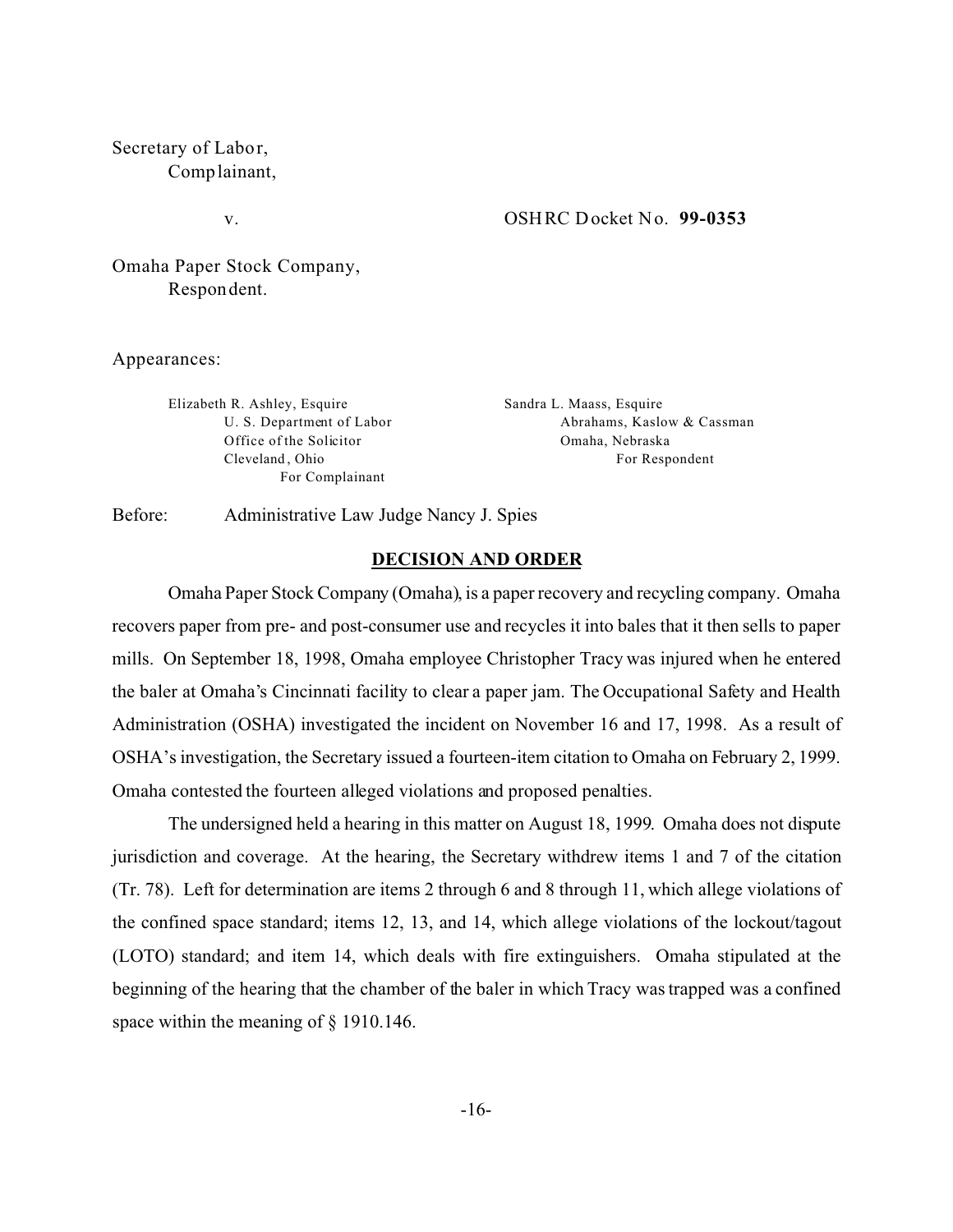In its defense, Omaha argues that the chamber of the baler was not a permit-required confined space (PRCS), and thus was not subject to the cited sections of the  $\S 1910.146$  standard. Omaha also argues that any violations that were committed were the result of unpreventable employee misconduct on the part of Christopher Tracy.

## Background

Omaha operates two plants: one in Omaha, Nebraska, and the one at issue here, located in Cincinnati, Ohio (Tr. 257). Omaha uses a Lindeman baler to bale the paper at its Cincinnati plant. The baler is 30 to 40-feet long (Exh. C-1; Tr. 12). Omaha recycles nineteen different kinds of paper, including corrugated cardboard, coated books, and newspapers (Tr. 7-8).

The baling process begins outside the facility where a lineman sorts through the paper to be baled and removes "contamination," such as plastic bottles, wire, and glass (Tr. 7). An employee then operates a bobcat and pushes the paper onto a conveyor belt that feeds into the baler. The conveyor belt moves the paper to the top of the baler where it falls through a chute to the baler chamber (Tr. 11-12).

Depending upon the type of material being fed into the baler, a fluffer may be placed inside the baler chamber. The fluffer is attached to the side of the baler and swings in and out on hinges. The fluffer has rotating blades that generate air to move the paper around inside the chamber (Tr. 14-15). After a sufficient amount of paper is placed inside the chamber, a bale is made. An Omaha employee then removes the bale with a forklift (Exh. C-1).

Christopher Tracy began working for Omaha on August 31, 1998, as a lineman (Tr. 6-7). Around the 9th or 10th of September, Tracy began working what he referred to at the hearing as the "second shift" (Tr. 64).<sup>18</sup> Tracy testified that his supervisor, Evette McKinnes, was having trouble

<sup>&</sup>lt;sup>18</sup> Omaha vice-president of operations and finance Michael Mercer testified that Omaha does not have a second shift. Rather, the company had what Mercer referred to as a "split shift" that "was for a catch-up situation that we had for two to three days. There was no authorized second shift, *per se*" (Tr. 228). Regardless, Tracy volunteered to work extended hours from approximately September 9 or 10 until his accident on September 18, (continued...)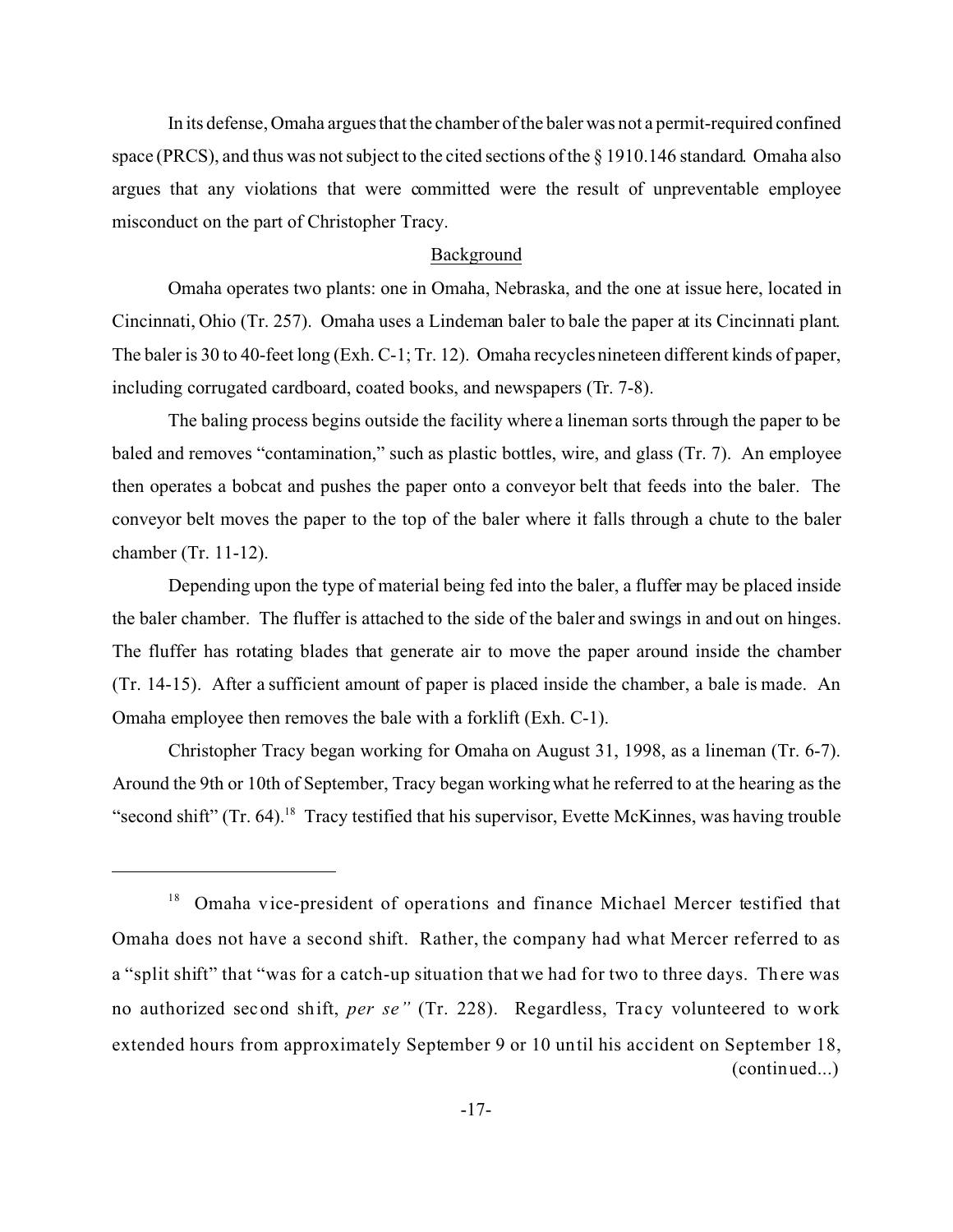getting employees to work extended hours. Tracy stated that, as a new employee, "You know, I'm trying to make a good impression here so I volunteered for it" (Tr. 30).

On September 18, 1998, while working extended hours, Tracy heard the alarm sound that signals a jam in the baler. Another employee, Steve Newgate, told Tracy that he needed "to get in there and pull that paper down" (Tr. 22). Tracy went to the baler, opened the access door, and climbed inside the 6-foot by 6-foot chamber to clear the jam in the overhead chute (Tr. 23, 59). When Tracy pulled on the jammed paper he dislodged all of the overhead paper, which fell on him, knocking him to the floor of the chamber. The paper buried him up to his waist. Tracy was unable to dig himself out from the paper piled upon him. His legs were numb and he "panicked a little." Tracy believed that yelling for help would be futile because McKinnes was operating another baler and Steve Newgate was putting gas in the bobcat. They were the only other two employees working at that time and Tracy did not think they would hear him. Tracy was able to stick his hand out of the access door. After 15 to 20 minutes, McKinnes looked in through the access door and said, "Tracy, what [are] you doing in there?" (Tr. 26).

McKinnes notified the Village of Elmwood Place Fire Department. Firefighters were able to extricate Tracy from the chamber after approximately 48 minutes (Tr. 75). Paramedics took Tracy to the hospital. On his physician's advice, Tracy did not return to work at Omaha for approximately three weeks (Tr. 29).

## The Citation

The Secretary has the burden of proving her case by a preponderance of the evidence.

In order to establish a violation of an occupational safety or health standard, the Secretary has the burden of proving: (a) the applicability of the cited standard, (b) the employer's noncompliance with the standard's terms, (c) employee access to the violative conditions, and (d) the employer's actual or constructive knowledge of the violation (*i.e.,* the employer either knew or, with the exercise of reasonable diligence could have known, of the violative conditions).

*Atlantic Battery Co.,* 16 BNA OSHC 2131, 2138 (No. 90-1747, 1994).

1998.

 $18$ (...continued)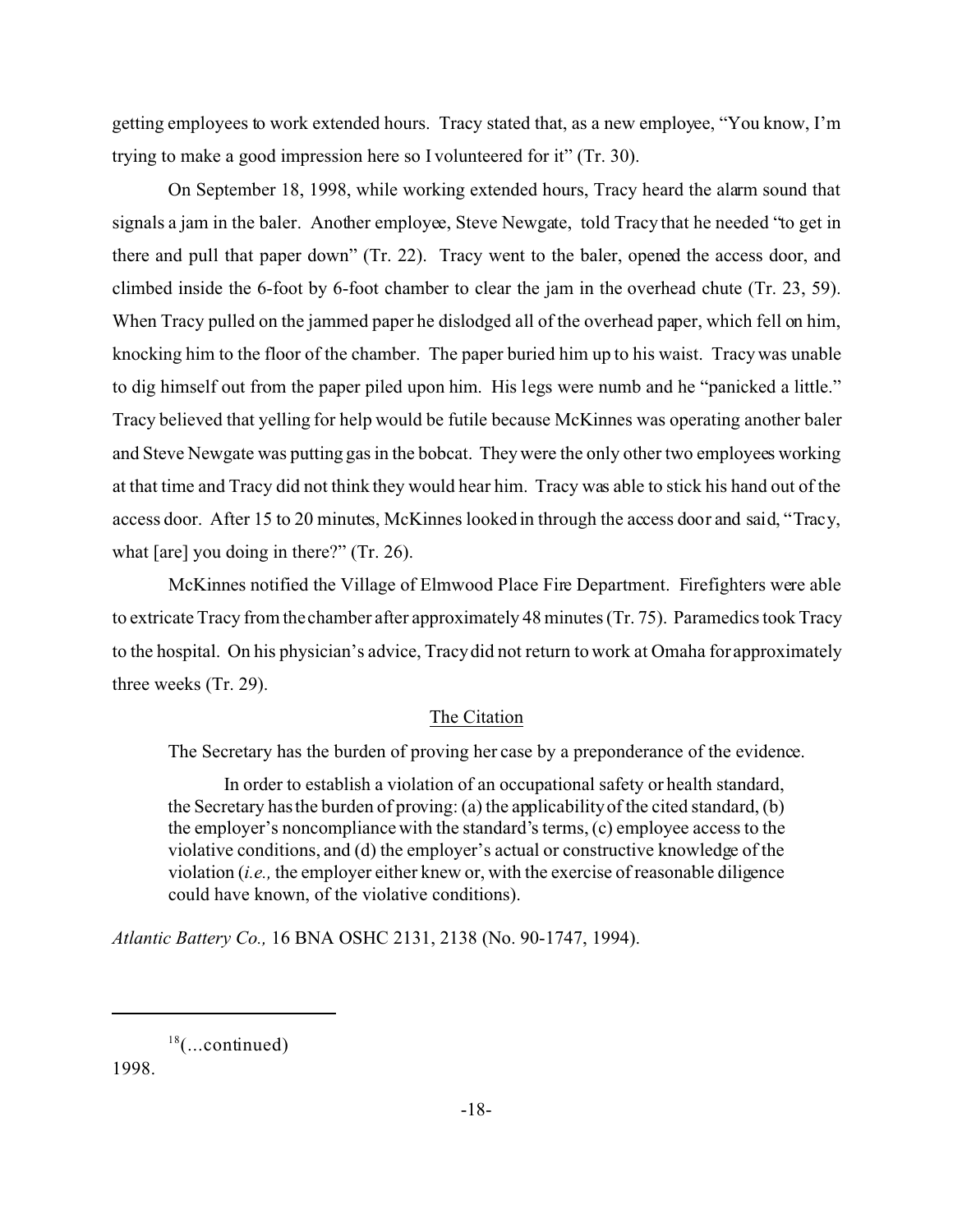In order to establish that a violation is "serious" under  $\S17(k)$  of the Act, the Secretary must establish that there is a substantial probability of death or serious physical harm that could result from the cited condition. In determining substantial probability, the Secretary must show that an accident is possible and the result of the accident would likely be death or serious physical harm. The likelihood of the accident is not an issue. *Spancrete Northeast, Inc.,* 15 BNA OSHC 1020, 1024 (No. 86-521, 1991).

### Item 2: Alleged Serious Violation of § 1910.146(c)(1)

The Secretary alleges that Omaha committed a serious violation of  $\S$  1910.146(c)(1), which provides:

The employer shall evaluate the workplace to determine if any spaces are permitrequired confined spaces.

NOTE: Proper application of the decision flow chart in appendix A to § 1910.146 would facilitate compliance with this requirement.

The Secretary cites items 3 through 6 and 8 through 11 based on her belief that the chamber of the baler was a PRCS. Omaha denies that the baler's chamber was a PRCS, but concedes that if the undersigned determines that it was, in fact, a PRCS, then Omaha was not in compliance with the cited sections of the § 1910.146 PRCS standard (Tr. 171-172). The determination of whether the chamber was a PRCS is central to all of the items cited under § 1910.146 with the exception of item 2.

The present item alleges a violation of  $\S$  1910.146(c)(1), which requires only that the employer "evaluate the workplace to determine if any spaces are" PRCSs. The standard does not require that the employer make the correct determination; the employer may be in violation of other sections of the PRCS standard, but if it made a reasonable evaluation of the workplace, it is in compliance with  $\S$  1910.146(c)(1).

The Secretary alleges that Omaha failed to make a reasonable evaluation of its Cincinnati plant with regard to PRCSs. The Secretary's case appears to be based primarily on the fact that Omaha did not determine that the baler was a PRCS. She also questions Omaha vice-president Michael Mercer's competency to evaluate a workplace because at the opening conference he interchanged the phrases "confined space" and "permit-required confined space" (Tr. 105-106).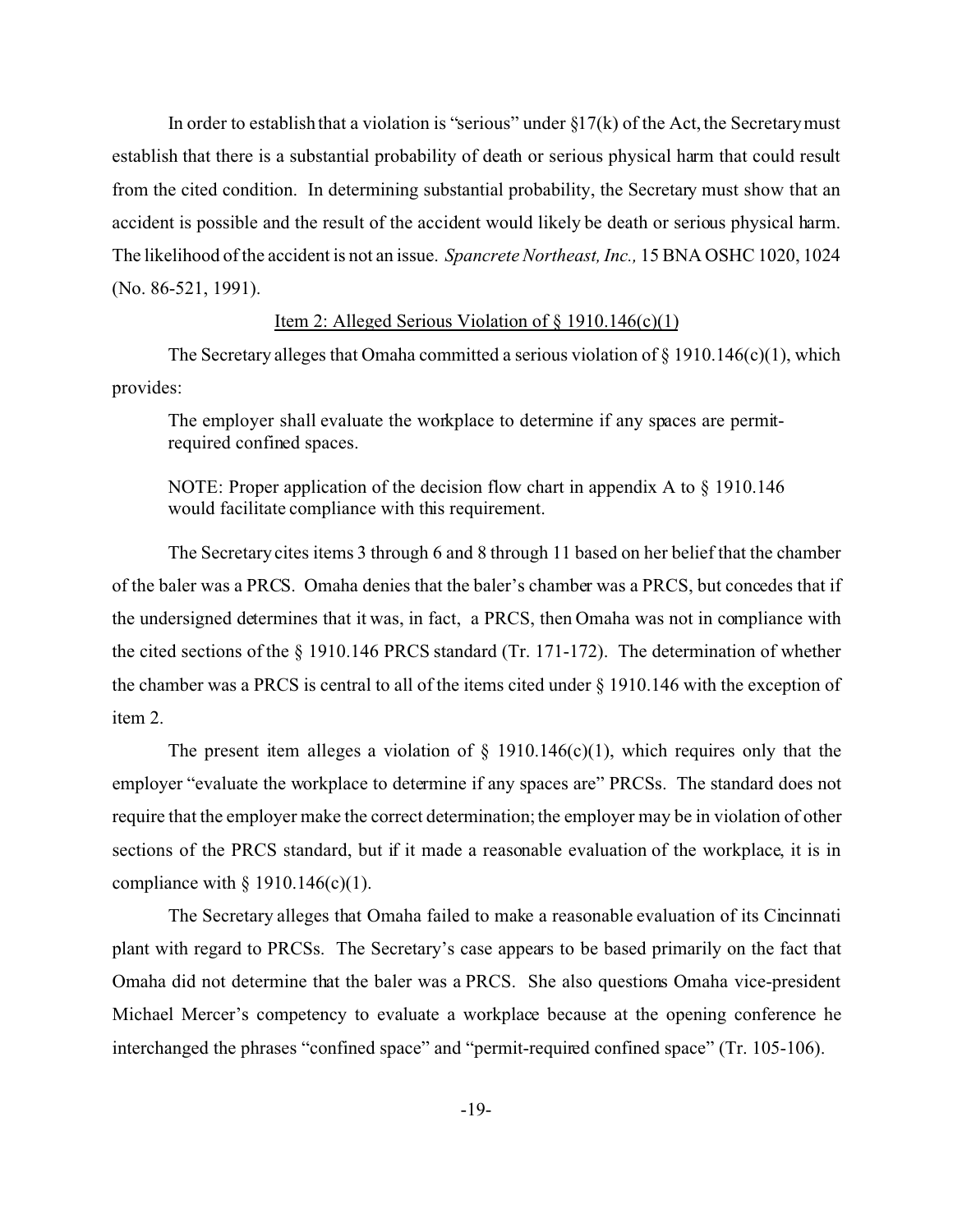Mercer testified that he made an initial evaluation of the spaces in the Cincinnati plant when he first visited the plant in 1997, and that he continues to evaluate the spaces in the plant every time he goes there (Tr. 218). Mercer stated that he based his determination that the baler was not a PRCS on "[e]xperience, OSHA regs, professionals, experts" (Tr. 220). Omaha argues that it has a comprehensive LOTO program which eliminates any potential hazards inside the chamber (Tr. 185). The manufacturer's operating instructions for the baler do not address potential PRCS hazards (Exh. R-20; Tr. 192). Omaha contends that the only reason Tracy was exposed to a hazard inside the baler chamber was due to his violation of its LOTO program.

The requirements of  $\S$  1910.146(c)(1) are not stringent. The employer's evaluation of the workplace must be reasonable but the employer is not required to complete an extensive list of specific steps. In *Drexel Chemical Company,* 17 BNA OSHC 1908, 1910 (No. 94-1460, 1997), the Review Commission adopted the interpretation of the standard found in OSHA Instruction CPL 2.100 (entered into the record as Exhibit C-3), which provides that:

the evaluation under  $\S 1910.146(c)(1)$  does not need to be documented as long as the employer can explain how the evaluation was conducted and describe the results. The CPL also states that the initial evaluation does not necessarily require a specific physical survey of each space if the determination can be made through existing records and knowledge of the spaces in the workplace, provided that this information is adequate.

The Secretary has failed to establish a violation of  $\S$  1910.146(c)(1). Mercer's evaluation of the spaces in the Cincinnati plant was reasonable based on the records and knowledge that he had. Item 2 is vacated.

# Items 3 Through 6 and 8 Through 11: Alleged Serious Violations of §§ 1910.146(c)(2), (c)(4), (d)(2), (d)(3), (d)(4)(viii), (e)(1), (g)(1), and (k)(3)

The Secretary alleges that Omaha committed serious violations of the following sections of the § 1910.146 PRCS standard:

- (c) *General requirements.*
- *. . .*
- (2) If the workplace contains permit spaces, the employer shall inform exposed employees, by posting danger signs or by any other equally effective means, of the existence and location of and the danger posed by the permit spaces.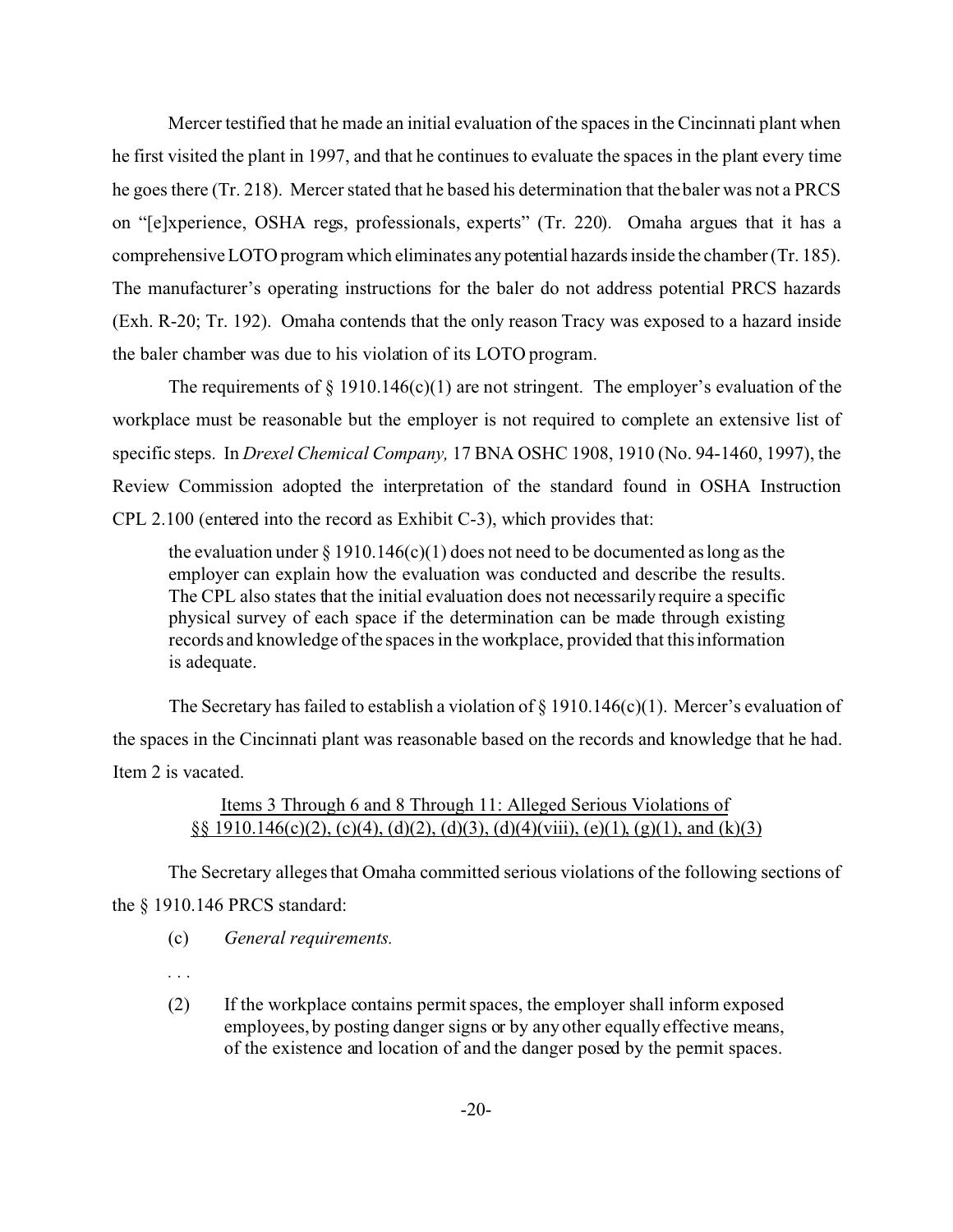- (4) If the employer decides that its employees will enter permit spaces, the employer shall develop and implement a written permit space program that complies with this section. The written program shall be available for inspection by employees and their authorized representatives.
- (d) *Permit-required confined space program* (permit space program). Under the permit space program required by paragraph (c)(4) of this section, the employer shall:
- (2) Identify and evaluate the hazards of permit spaces before employees enter them;
- (3) Develop and implement the means, procedures, and practices necessary for safe permit space entry operations, including, but not limited to, the following:
	- (i) Specifying acceptable entry conditions;
	- (ii) Isolating the permit space;

. . .

. . .

. . .

. .

. . .

. . .

. . .

- (iii) Purging, inerting, flushing, or ventilating the permit space as necessary to eliminate or control atmospheric hazards;
- (iv) Providing pedestrian, vehicle, or other barriers as necessaryto protect entrants from external hazards; and
- (v) Verifying that conditions in the permit space are acceptable for entry throughout the duration of an authorized entry.
- (4) Provide the following equipment (specified in paragraphs  $(d)(4)(ix)$  of this section) at no cost to employees, maintain that equipment properly, and ensure that employees use that equipment properly:
	- (viii) Rescue and emergency equipment needed to comply with paragraph  $(d)(9)$  of this section, except to the extent that the equipment is provided by rescue services[.]
- (e) *Permit system.* (1) Before entry is authorized, the employer shall document the completion of measures required by paragraph  $(d)(3)$  of this section by preparing the entry permit.
- (g) Training. (1) The employer shall provide training so that all employees whose work is regulated by this section acquire the understanding, knowledge, and skills necessary for the safe performance of the duties assigned under this section.
	- -21-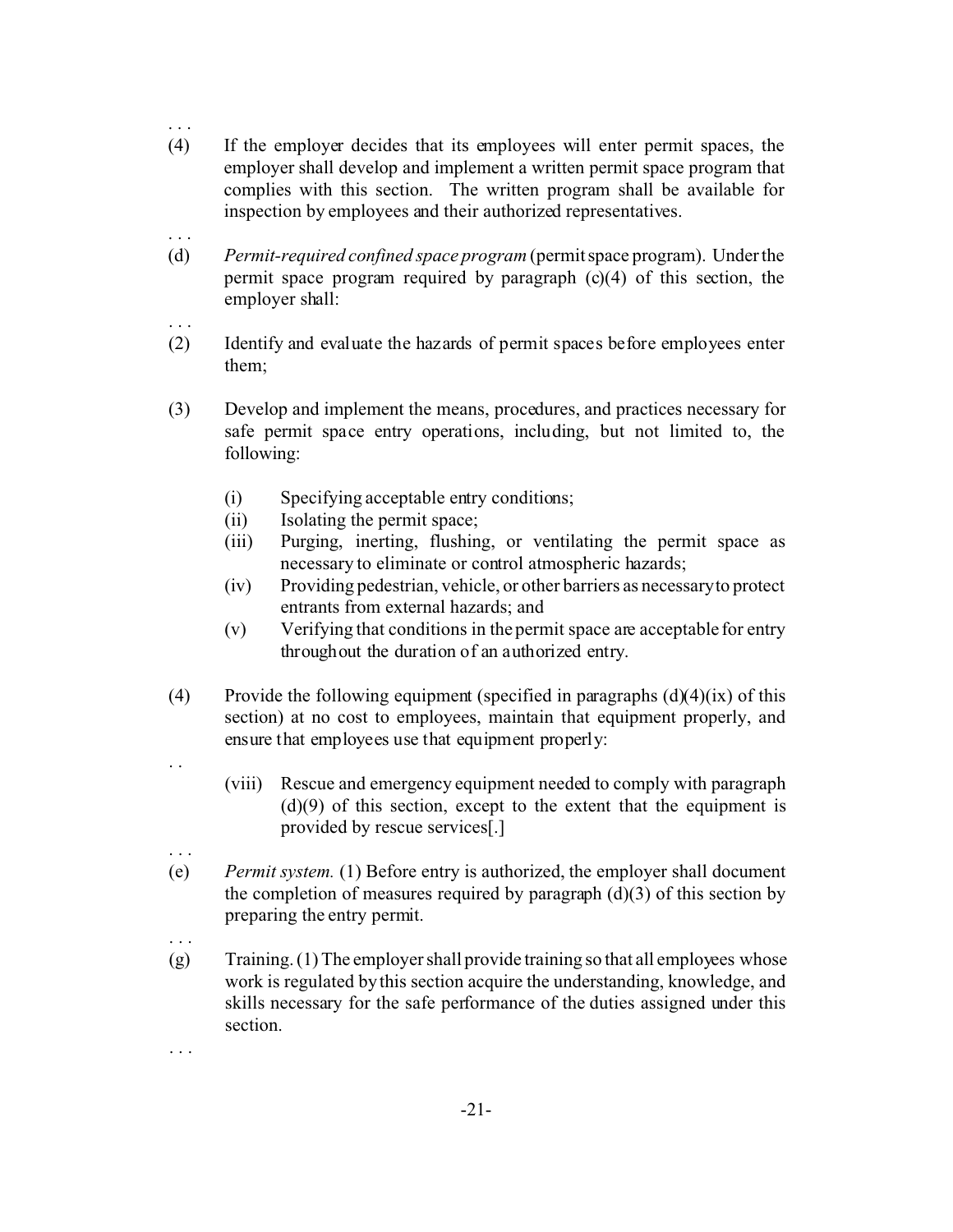- (k) *Rescue and emergency services.*
- (3) To facilitate non-entry rescue, retrieval systems or methods shall be used whenever an authorized entrant enters a permit space, unless the retrieval equipment would increase the overall risk of entry or would not contribute to the rescue of the entrant. . .

### Is the Baler Chamber a Permit-Required Confined Space?

Section 1910.146(b) contains the following pertinent definitions:

*Confined space* means a space that:

- (1) Is large enough and so configured that an employee can bodily enter and perform assigned work; and
- (2) Has limited or restricted means for entry or exit (for example, tanks, vessels, silos, storage bins, hoppers, vaults, and pits are spaces that may have limited means of entry); and
- (3) Is not designed for continuous employee occupancy.

. . .

. . .

. . .

*Permit-required confined space* (permit space) means a confined space that has one or more of the following characteristics:

- (1) Contains or has a potential to contain a hazardous atmosphere;
- (2) Contains a material that has the potential for engulfing an entrant;
- (3) Has an internal configuration such that an entrant could be trapped or asphyxiated by inwardly converging walls or by a floor which slopes downward and tapers to a smaller cross-section; or
- (4) Contains any other recognized serious safety or health hazard.

*Engulfment* means the surrounding and effective capture of a person by a liquid or finely divided (flowable) solid substance that can be aspiratedto cause death by filling or plugging the respirator system or that can exert enough force on the body to cause death by strangulation, constriction, or crushing.

At the time of the hearing, one of the theories of the Secretary's case was that the baler chamber contained an engulfment hazard. The engulfment hazard was supposedly created by the potential of the paper to crush an employee to death (Tr. 134-136). In her brief the Secretary abandons this position, focusing instead on the catch-all characteristic (4) of the PRCS definition ("Contains any other recognized serious safety or health hazard"). The Secretary is correct to set aside the engulfment theory. "Engulfment" refers to a substance that is either liquid or is a "finely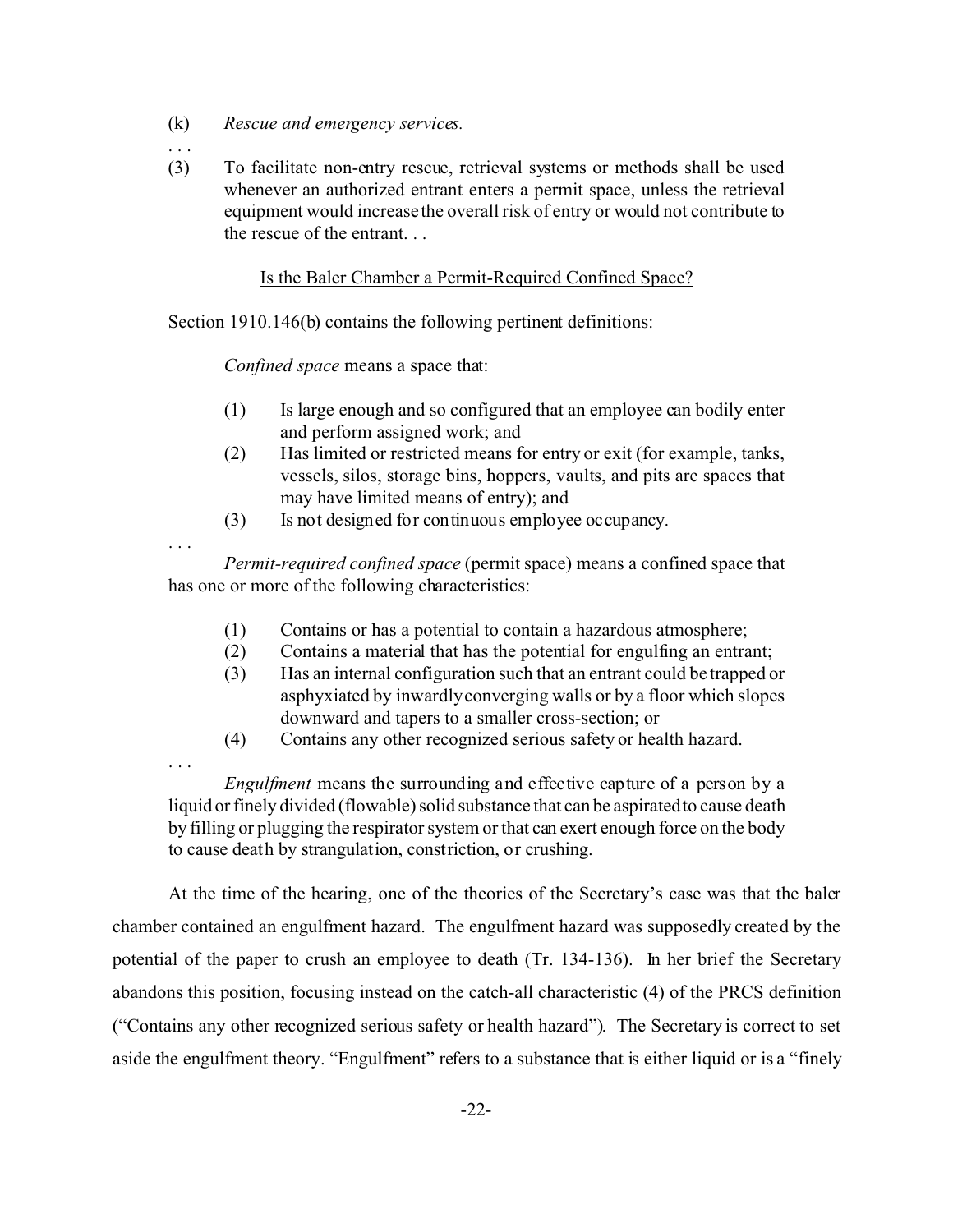divided (flowable) solid." The definition contemplates solid substances such as grains or gravel that can be poured. Paper does not flow in the manner specified in the definition.

In May 1995, the Directorate of Compliance Programs for OSHA published CPL 2.100 ("Application of the Permit-Required Confined Space (PRCS) Standard, 29 CFR 1910.146"). The CPL addresses the circumstances under which a confined space may be classified as a PRCS because of "recognized serious safety or healthhazards." While OSHA's CPLs and other directives generally are not binding on the Commission, the Commission has adopted the reasoning of CPL 2.100, as noted in *Drexel,* 17 BNA OSHC at 1910, footnote 3. The CPL is organized in question and answer form. The pertinent section is number 10, which provides (Exh. C-3, p. 27, boldface in original):

**The definition of permit-required confined space contains the phrase "any recognized serious safety and health hazard" as one of its hazard characteristics which would result in a confined space being classified as a permit space. The "Types of Hazards" listing in the Confined Space Hazards section of OSHA's Confined Space Entry Course No. 226 identifies hazards. Does the mere presence of a non-specific hazards [sic] such as physical hazards (e. g. grinding, agitators, steam, mulching, falling/tripping, other moving parts); corrosive chemical hazards; biologicalhazards;andotherhazards(i. e. electrical,rodents, snakes, spiders, poor visibility, wind, weather, or insecure footing),which donot pose an immediate danger to life or health or impairment of an employee's ability to escape from the space constitute a hazard which would invoke this characteristic?** 

When a hazard in a confined space is immediately dangerous to life or health, the "permit space" classification is triggered. The list referenced above is only illustrative of the general range of confined space hazards which could, but not necessarily always, constitute a hazard which would present an immediate danger to life or health, such that "permit space" protection would be required. **The determination of whether the resulting exposure to a hazard in a confined space will impair the employee's ability to perform self-rescue is the aspect that must be addressed by the employer.** 

In order for [a] **"serious safety and health hazard"** to be **recognized** as being an impairment to escape, its severity potential for resulting physical harm to an employee must be considered.

Dennis Collins, OSHA's assistant area director, testified that the recognized hazard created when an employee enters the baler chamber to clear an overhead paper jam is that the material could dislodge and fall on the employee. The weight of the material on the employee could impair his or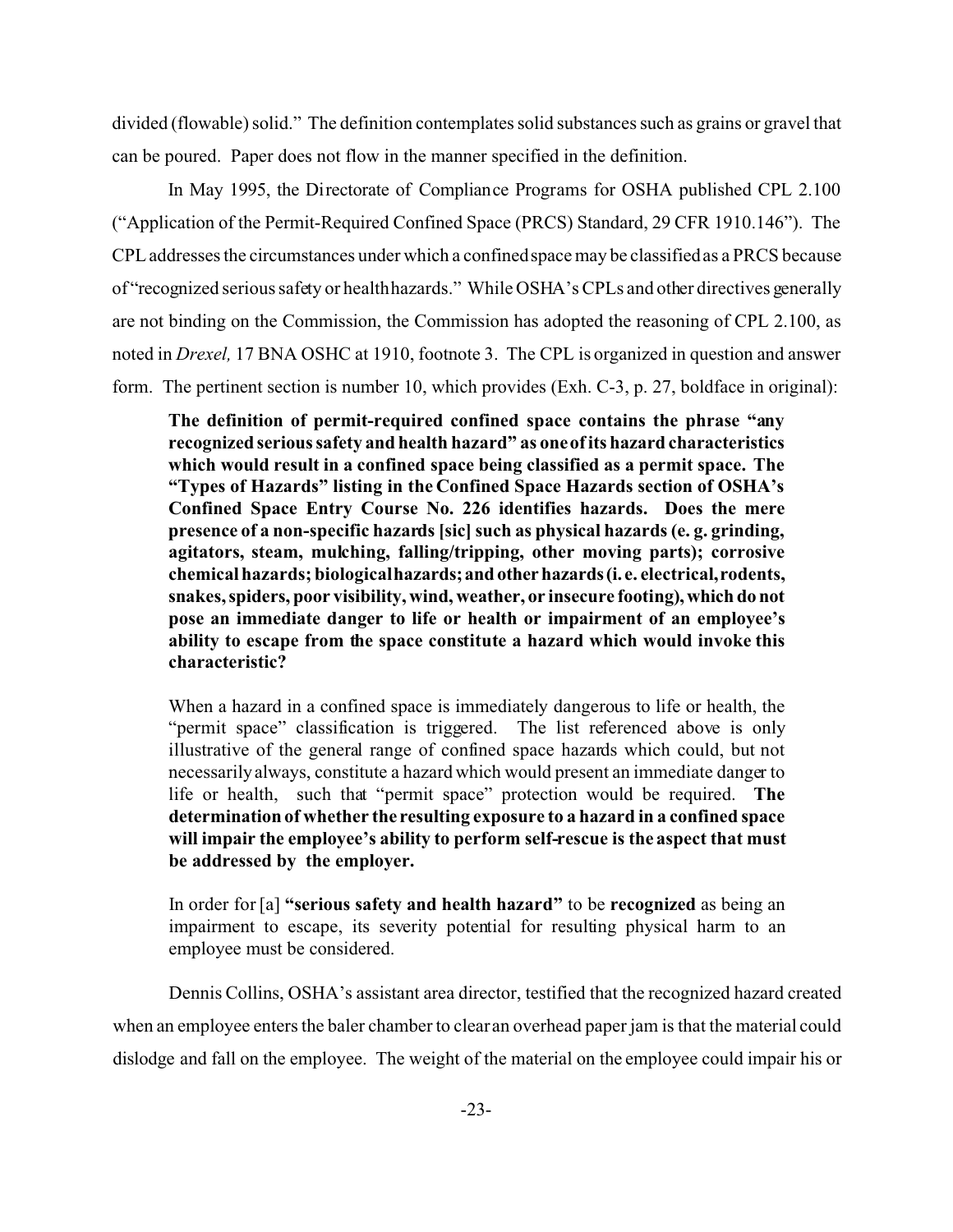her ability to escape the chamber (Tr. 95-96). Omaha vice-president Mercer conceded that if McKinnes had not noticed Tracy's hand sticking out of the access door, he could have been compacted during the baling process (Tr. 262-263).

Omaha argues that no recognized hazard existed in the baler chamber because all hazards were eliminated through the use of its LOTO program. Under certain conditions  $\S$  1910.146(c)(7)(i) allows for PRCSs to be reclassified for a specific length of time. That section provides:

A space classified by the employer as a permit-required confined space may be classified as a non-permit confined space under the following procedures:

(i) If the permit space poses no actual or potential atmospheric hazards and if all hazards within the space are eliminated without entry into the space, the permit space may be reclassified as a non-permit confined space for as long as the non-atmospheric hazards remain eliminated.

The preamble to the PRCS standard states, "OSHA expects that this provision will apply primarily to spaces containing hazardous energy sources or containing engulfment hazards. The control of hazardous energy sources is addressed by existing § 1910.147, *The control of hazardous energy sources (lockout/tagout).*" 58 Fed. Reg. 4491 (1993) (Exhibit C-4).

Collins testified that the baler chamber could potentially be reclassified as a non-PRCS under § 1910.146(c)(7)(i) (Tr. 99). Collins stated that the reclassification could be made "by assuring without entry that there was no potential for being struck by or covered by material and by eliminating hazards associated with the energy source of the machine itself by locking it out" (Tr. 102). Omaha contends that it has already eliminated all hazards because of its LOTO program (Tr. 204-205). The Secretary argues, however, that the use of a LOTO cannot serve permanently to reclassify a PRCS to non-PRCS status unless the baler is permanently locked out. The Secretary's argument is persuasive. There are two recognized hazards to which employees in the baler chamber are potentially exposed: the hazard of being struck and buried by overhead material (as was the case with Tracy), and of being struck by the baler ram in the event the baler started up unexpectedly. Omaha's argument regarding its LOTO program does not address the hazard of being struck by material from the overhead chute. It also fails to address the hazards existing in the chamber when the baler is in an energized state.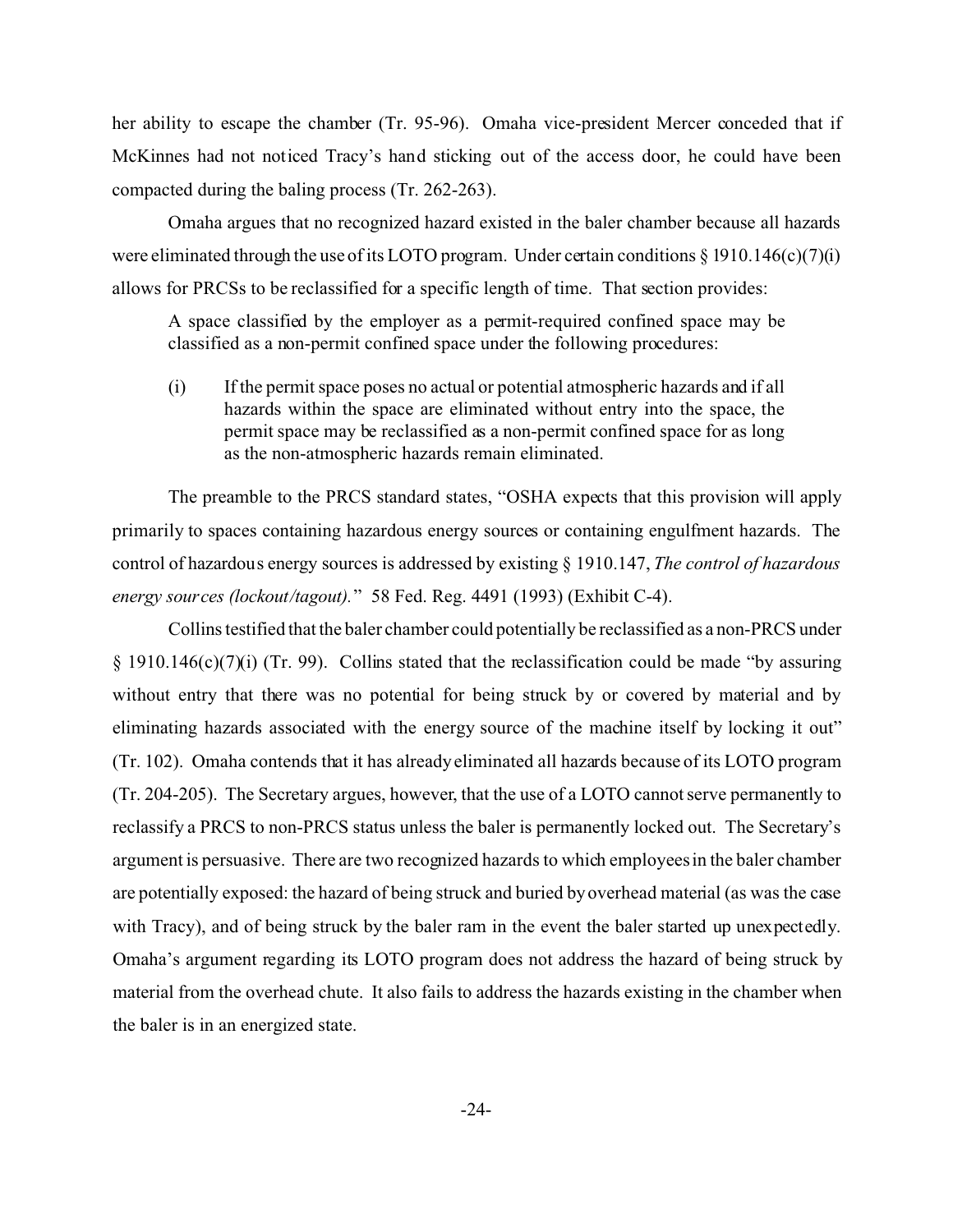Furthermore, Omaha failed to take any of the steps necessaryto certify that it had reclassified the baler to a non-PRCS in accordance with  $\S 1910.146(c)(7)$ . Section  $1910.147(c)(7)(iii)$  provides:

The employer shall document the basis for determining that all hazards in a permit space have been eliminated, through a certification that contains the date, the location of the space, and the signature of the person making the determination. The certification shall be made available to each employee entering the space.

Since Omaha never considered the baler chamber to be a PRCS, it never attempted to reclassify it as a non-PRCS.

The Secretary has established that the baler chamber was a PRCS within the meaning of § 1910.146. Employees entering the chamber were exposed to the recognized hazards of being struck and buried by overhead material and of being compacted in the event the baler unexpectedly energized. The hazard of being struck byoverhead material could also impair the employee's ability to escape, as it did in Tracy's case.

# Disposition of the Items Cited under § 1910.146

Having found that the baler chamber was a PRCS, the undersigned now finds that the cited sections of the § 1910.146 standard apply to the cited conditions. Omaha has stipulated that it was in noncompliance with the cited sections of the PRCS standard (Tr. 171-172). One employee was exposed to the hazards created by Omaha's noncompliance. Omaha knew that it was not in compliance with the cited sections of the PRCS standard.

The Secretary has established that Omaha violated the cited sections. The likely result of an accident caused by Omaha's noncompliance with the PRCS sections would be death or serious physical harm. Items 3, 4, 5, 6, 8, 9, 10, and 11 are affirmed as serious.

# Item 12: Alleged Serious Violation of  $\S$  1910.147(c)(7)(i)

The Secretary alleges that Omaha committed a serious violation of § 1910.147(c)(7)(i), which provides:

The employer shall provide training to ensure that the purpose and function of the energy control program are understood by employees and that the knowledge and skills required for the safe application, usage, and removal of the energy controls are acquired by employees. The training shall include the following:

(A) Each authorized employee shall receive training in the recognition of applicable hazardous energy sources, the type and magnitude of the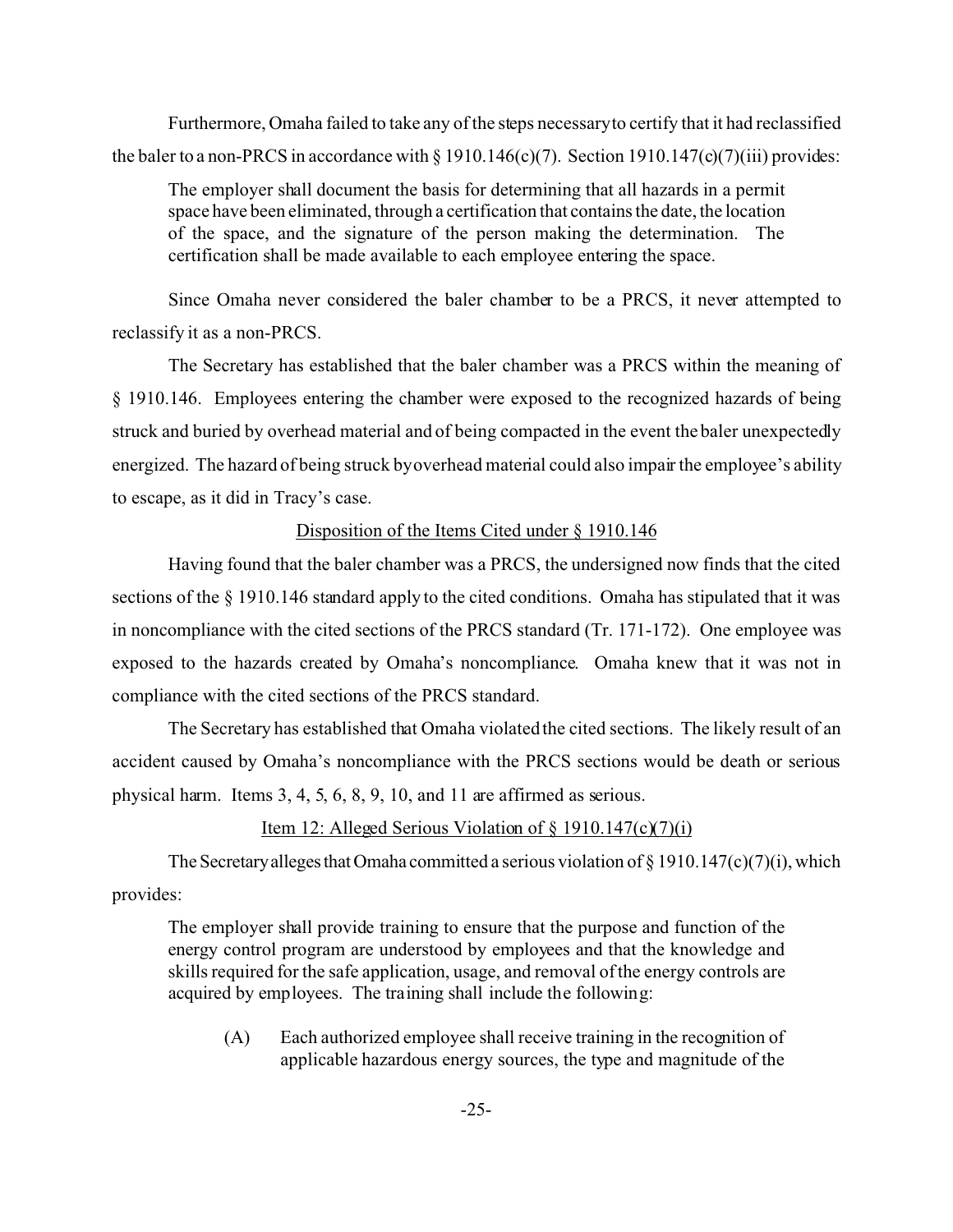energy available in the workplace, and the methods and means necessary for energy isolation and control.

- (B) Each affected employee shall be instructed in the purpose and use of the energy control procedure.
- (C) All other employees whose work operations are in or may be in an area where energy control procedures may be utilized, shall be instructed about the procedure, and about the prohibition relating to attempts to restart or reenergize machines or equipment which are locked out or tagged out.

Section 1910.147(c)(7)(i) requires different levels of training for different employees, depending upon their job assignments. Authorized employees are employees who actually perform the lockout, and they are required to receive more extensive training than those employees who do not lockout the equipment. Tracy was an affected, not an authorized, employee. The standard required Omaha to instruct Tracy, in accordance with  $\S 1910.147(c)(7)(i)(B)$ , "in the purpose and use of the energy control procedure."

Collins testified that when OSHA interviewed Tracy following his accident, Tracy "indicated he had not received any lockout training. . . .We asked Mr. Tracy what training he had received with respect to lockout of equipment, and he stated that he had received no training with respect to that" (Tr. 118). Collins stated that he asked Tracy if he knew the meaning of "lockout/tagout." Tracy replied that "he did not have any familiarity with [the baler's main power] disconnect or with locking it, he had no lock. He had never been issued a lock" (Tr. 119).

Likewise at the hearing, Tracy testified that he had not heard the term "lockout/tagout" prior to his accident (Tr. 55). The Secretary asserts that this is evidence that Omaha did not provide any LOTO training to Tracy. Omaha argues that the standard does not require that employees know that the terminology for an energy control procedure is "lockout/tagout." Omaha contends that even though Tracy was not familiar with the terminology, he had been trained in Omaha's LOTO procedure.

Tracy testified as follows to his training: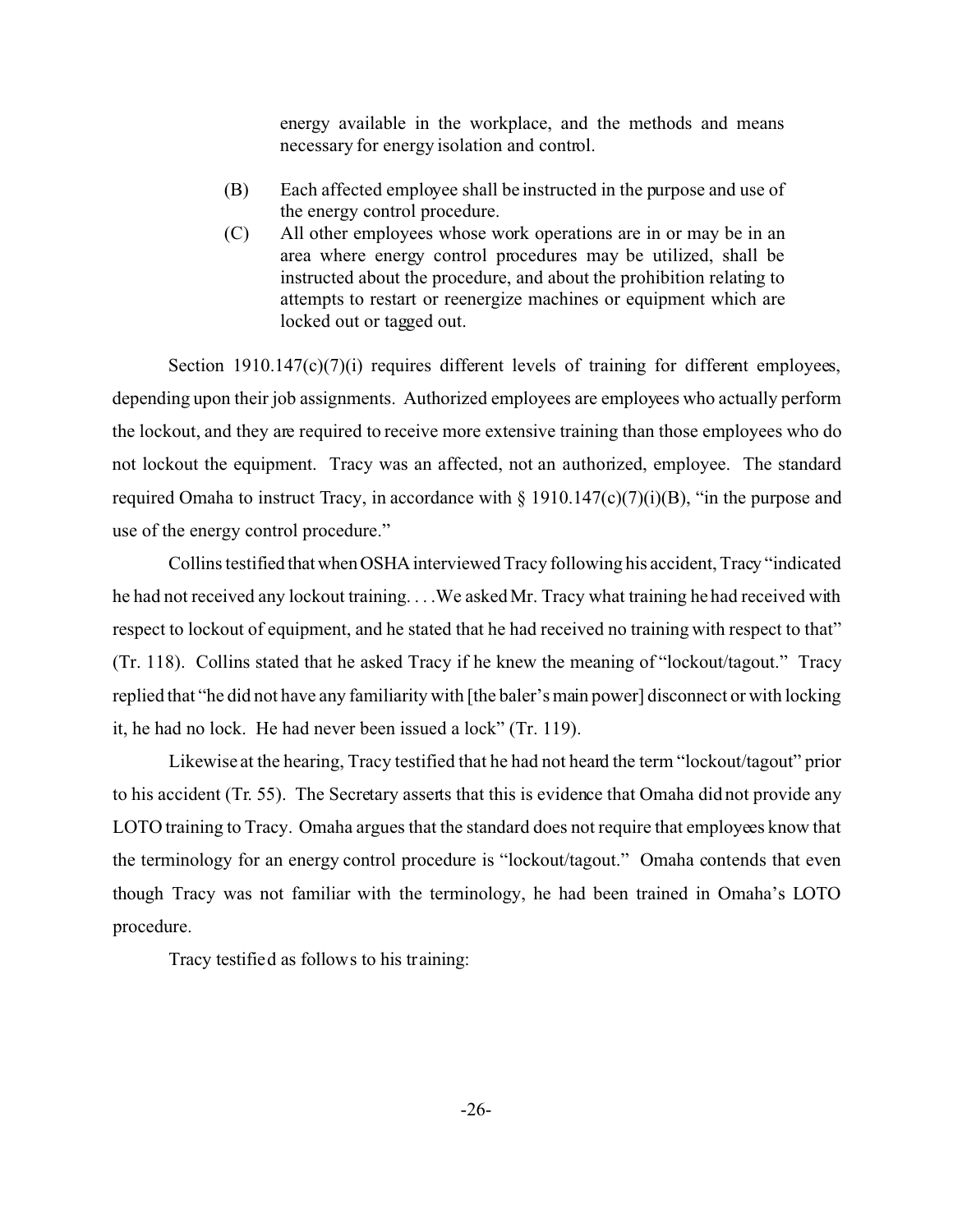I was to inform Evette anytime that there was a jam. But, again, you also have to realize, I was a lineman. I worked outside. The baler wasn't my thing. I was a new employee. They asked, they said they needed a volunteer for second shift...

(Tr. 30).

Evette told me, "Do not go into the baler." But, she also told me that I would not be involved with any of that because of my position of being outside. . . [Evette said,] "Don't go in the baler. . . . Under any circumstances, don't." . . . I mean, it wasn't no big long, drawn out thing. It was just, "Don't go in the baler. It's not your job. You just stay outside." That's basically what was said to me.

## (Tr. 31).

[My instructions in the event of a jam were:] Turn the machine off, find someone in management, find Evette, inform her, go outside and do my job. . . .Turn the key, yes. Then, I'm supposed to remove it, and hand it to her, you know, "here you go," and then I'm supposed to go outside and finish what I was doing.

(Tr. 32).

The Secretary has failed to establish a violation of  $\S$  1910.147(c)(7)(i). Tracy did not know the terminology of the LOTO procedure, but he did understand what he was supposed to do as an affected employee to follow the LOTO procedure. The Secretaryargues that Tracy was not provided with a lock to lockout the baler. Tracy was not an authorized employee to lockout the equipment. Omaha was not required to provide him with a lock. Tracy admitted that he failed to do any of the things he was instructed to do before entering the baler chamber (Tr. 57).

Item 12 is vacated.

### Item 13: Alleged Serious Violation of  $\S$  1910.147(d)(4)(i)

Section  $1910.147(d)(4)(i)$  provides:

Lockout or tagout devices shall be affixed to each energy isolating device by authorized employees.

The Secretary alleges that Omaha violated this section of the LOTO standard when Tracy entered the baler chamber without locking out the machine. Section  $1910.147(d)(4)(i)$  applies to authorized employees. As noted in the previous section, Tracy was not an authorized employee.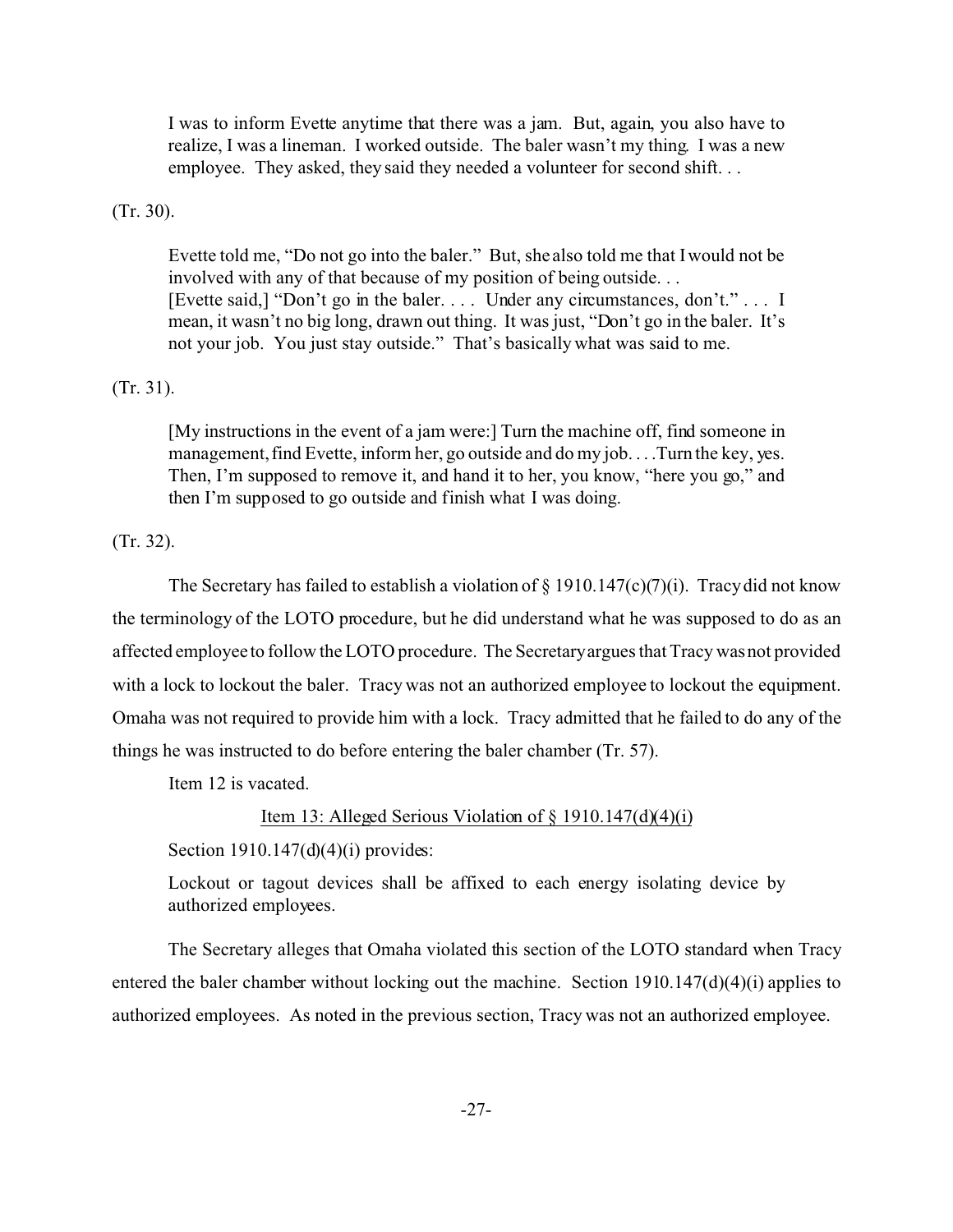Omaha contends that an authorized employee did not lockout the baler only because no authorized employee knew that Tracy was entering the chamber. Omaha argues that Tracy's entrapment in the baler chamber was the result of unpreventable employee misconduct.

In order to establish the affirmative defense of unpreventable employee misconduct, an employer is required to prove (1) that it has established work rules designed to prevent the violation, (2) that it has adequately communicated these rules to its employees, (3) that it has taken steps to discover violations, and (4) that it has effectively enforced the rules when violations are discovered. *Precast Services, Inc.,* 17 BNA OSHC 1454, 1455 (No. 93-2971, 1995), *aff'd without published opinion,* 106 F. 3d 401 (6th Cir. 1997).

In the present case, Omaha has proven that it had an established work rule designed to prevent violation of § 1910.147(d)(4)(i), and that it adequately communicated this rule to Tracy. Tracy testified repeatedly that he had been told not to enter the baler chamber. In the event of a jam, Tracy was to turn the key on the control panel to shut off the machine and then to find his supervisor. Tracy characterized his own behavior in entering the chamber as "a stupid move" and "a rookie mistake" (Tr. 22).

Because entering the chamber constituted a momentary activity, and was not an ongoing condition, it was difficult for Omaha to take steps to discover the violation. However, having discovered that Tracy violated its rule, Omaha issued a clarification of its LOTO procedure to Tracy (Exh. C-2)19 and verbally reprimanded Steve Newgate. Evette McKinnes was reprimanded and demoted (Exh. R-21; Tr. 245-246).

Omaha has established that Tracy committed unpreventable employee misconduct. Tracy knew that he was prohibited from entering the baler chamber and did so anyway. Omaha disciplined the two employees other than Tracy who were working at the time of his accident. Tracy was not an authorized employee to lockout the baler. There was no evidence that Omaha's authorized employees failed to lockout the baler when they knew that a lockout situation existed.

Item 13 is vacated.

<sup>&</sup>lt;sup>19</sup> Omaha did not otherwise discipline Tracy. Tracy attributed this to his being hospitalized immediately after the accident (Tr. 29).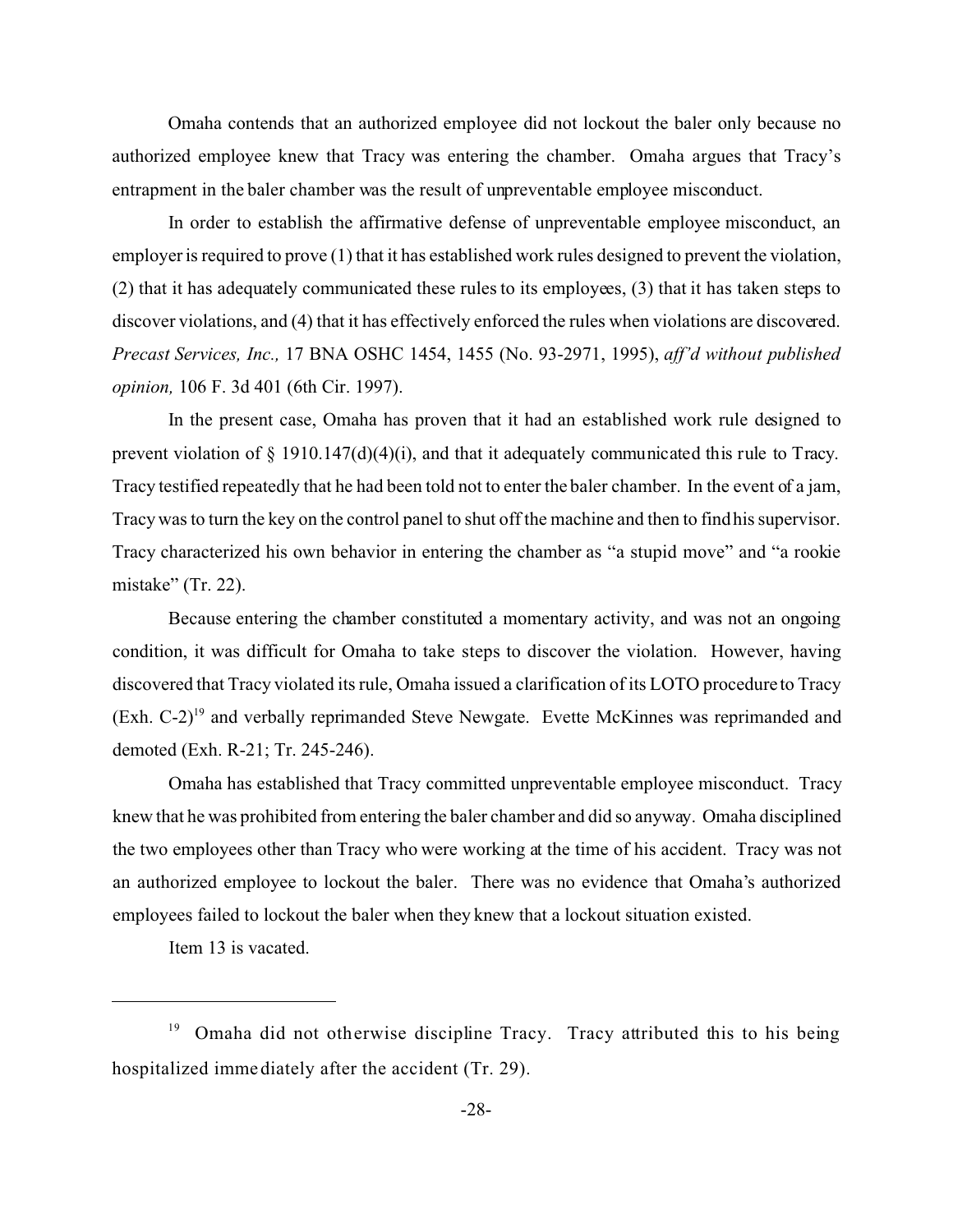### Item 14: Alleged Serious Violation of  $\S$  1910.157(g)(1)

Section 1910.157(g)(1) provides:

Where the employer has provided portable fire extinguishers for employee use in the workplace, the employer shall also provide an educational program to familiarize employees with the general principles of fire extinguisher use and the hazards involved with incipient stage fire fighting.

Omaha provided fire extinguishers at its Cincinnati facility. Prior to his accident, Tracy was not trained in the use of fire extinguishers (Tr. 125). On one occasion, Tracy had taken a fire extinguisher down from the wall where it was stored and was prepared to use it (Tr. 39).

The company claims that the cited standard does not apply to it because only authorized employees who were trained in the use of fire extinguishers were allowed to use them. Section 1910.157(a) provides:

Where extinguishers are provided but not intended for employee use and the employer has an emergency action plan and a fire prevention plan which meets the requirements of  $\S$  1910.38, then only the requirements of paragraphs (e) and (f) of this section apply.

Omaha's claim is not supported by the record. Omaha's Employee Handbook states (Exh. R-1, p. 20): "In case of fire use the fire extinguishers located throughout the building." Tracy, who was quite forthcoming regarding his failure to follow Omaha's other work rules, stated that no one at Omaha had ever instructed him not to use fire extinguishers prior to his accident (Tr. 9).

The Secretary has established a violation of § 1910.157(g)(1). The Secretary did not present evidence at the hearing or make an argument in her brief that supports the position that Omaha's violation of  $\S 1910.157(g)(1)$  could result in death or serious physical harm. Absent such evidence, the undersigned finds that Omaha's violation of this standard is other-than-serious.

# Penalty Determination

The Commission is the final arbiter of penalties in all contested cases. Under  $\S 17(i)$  of the Act, in determining the appropriate penalty, the Commission is required to find and give "due consideration" to (1) the size of the employer's business, (2) the gravityof the violation, (3) the good faith of the employer, and (4) the history of previous violations. The gravity of the violation is the principal factor to be considered.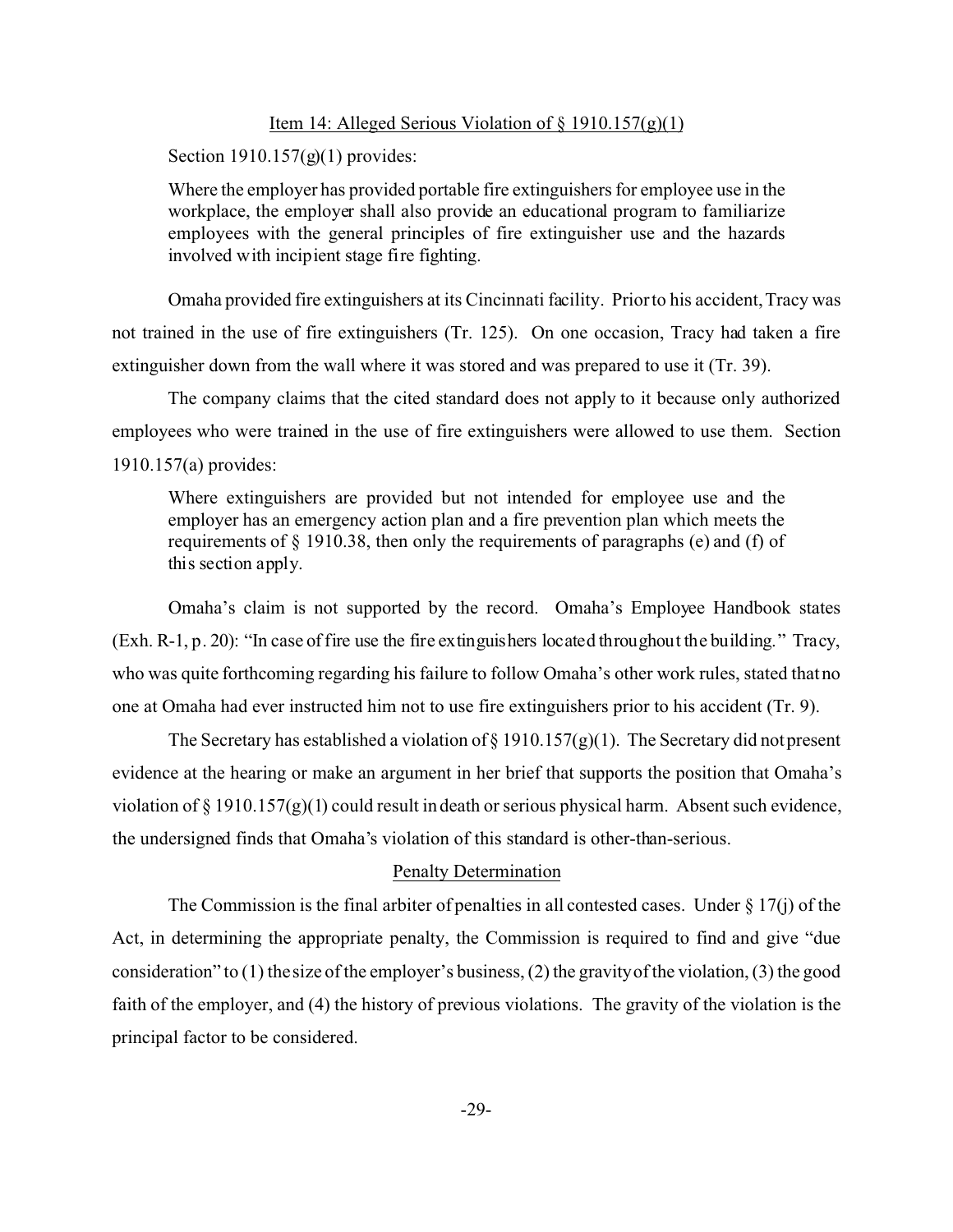Omaha employed 48 to 50 employees (Tr. 258). Omaha has a history of previous violations (Tr. 164). No evidence of bad faith was adduced.

The gravity of the eight affirmed violations of the PRCS standard is moderate to high. By failing to recognize the baler chamber as a PRCS, Omaha neglected to implement several procedures that could have acted as a check in preventing Tracy or any other employee from entering the chamber. Failure to designate the chamber as a PRCS exposed Tracy and others to the hazards of being struck by falling paper and of being injured if the baler suddenly energized. The gravity of the violations is mitigated somewhat by the implementation of Omaha's LOTO procedure. However, the LOTO procedure was not foolproof, as this case established.

Accordingly, it is determined that the appropriate penalty for the violations of §§ 1910.146(c)(2) (item 3); 146(c)(4) (item 4); 146(d)(2) (item 5); 146(d)(3) (item6); 146(d)(4)(viii) (item 8);  $146(e)(1)$  (item 9); and  $146(g)(1)$  (item 11) is \$2,000.00 each. The penalty for the otherthan-serious violation of  $\S$  1910.157(g)(1) is \$100.00.

### FINDINGS OF FACT AND CONCLUSIONS OF LAW

The foregoing decision constitutes the findings of fact and conclusions of law in accordance with Federal Rule of Civil Procedure 52(a).

### ORDER

Based upon the foregoing decision, it is hereby ORDERED that:

- 1. Item 1, § 1910.38(b)(4)(ii), is withdrawn by the Secretary, and is vacated;
- 2. Item 2,  $\S$  1910.146(c)(1), is vacated, and no penalty is assessed;
- 3. Item 3,  $\S$  1910.146(c)(2), is affirmed, and a penalty of \$2,000.00 is assessed;
- 4. Item 4,  $\S$  1910.146(c)(4), is affirmed, and a penalty of \$2,000.00 is assessed;
- 5. Item 5, § 1910.146(d)(2), is affirmed, and a penalty of \$2,000.00 is assessed;
- 6. Item 6,  $\S$  1910.146(d)(3), is affirmed, and a penalty of \$2,000.00 is assessed;
- 7. Item 7, § 1910.146(d)(4)(i), is withdrawn by the Secretary, and is vacated;
- 8. Item 8,  $\S$  1910.146(d)(4)(viii), is affirmed, and a penalty of \$2,000.00 is assessed;